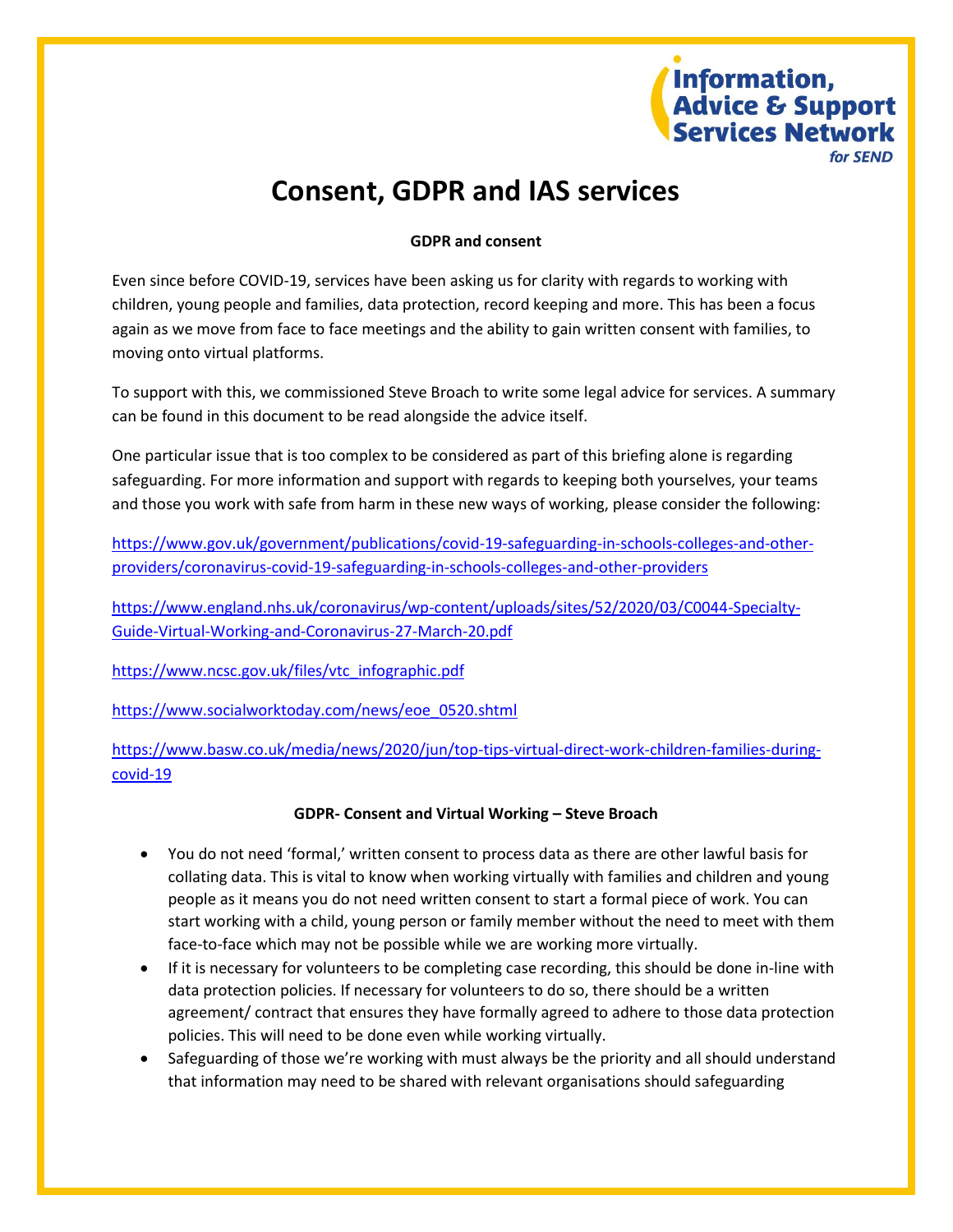concerns be raised. Further information on safeguarding while using virtual platforms can be found in the above.

 As a very broad guide information and data should be retained for six years, and in-line with the host organisations' data protection policies

If you have any further questions on GDPR and data processing, especially with regards to the current need to rely on virtual platforms for the majority of communications, please be in touch.

Thanks all,

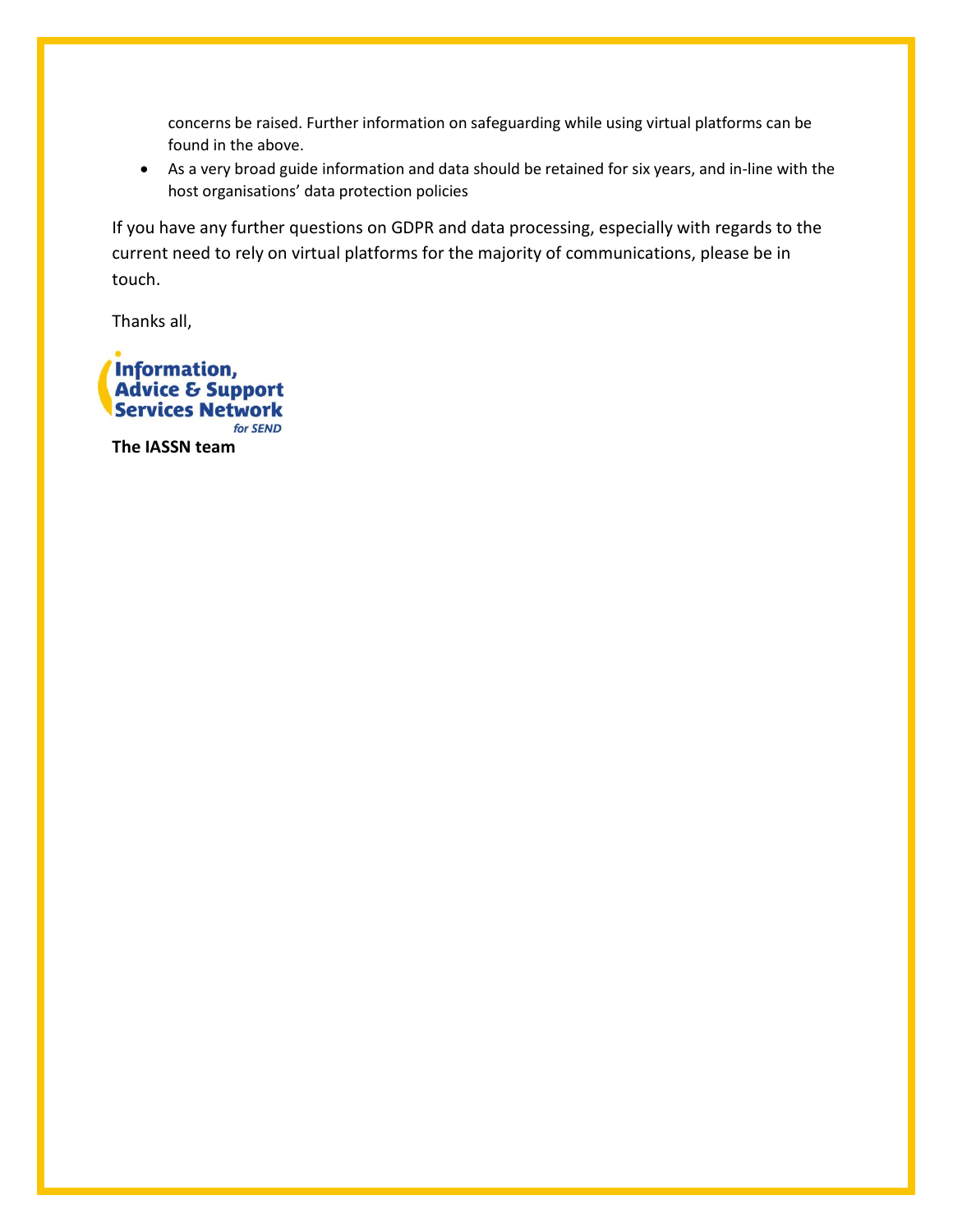# **ADVICE**

# **SUMMARY OF ADVICE**

1. I am asked to advise the Information, Advice and Support Services Network ('IASSN') on a number of data protection issues in relation to IAS Services. It should be noted at the outset that my advice is for IASSN, not for any individual IAS Service. Individual Services will need to seek appropriate advice if any particular issues arise for that Service (I would of course be happy to provide such advice). In summary, my advice for IASSN on the questions posed in my instructions is as follows:

a. Consent should not be relied upon by IAS Services as the lawful basis on which they process personal data, unless this is strictly necessary. As such generally IAS Services should not seek written (or any) consent before starting to work with families. In my view, there are other lawful bases that IAS Services can rely upon which will ensure that they comply with data protection law. Accordingly, IAS Services should adopt a data protection policy and formulate a Privacy Notice that sets out their reliance on the 'public task' and 'legitimate interests' bases for processing, as explained below. Where health data is processed, then this should be in reliance on the 'statutory and government purpose' condition wherever possible, again as explained below. Service users should be directed to the Privacy Notice when their data is collected.

b. In a narrow set of circumstances, it may be necessary for IAS Services to rely on consent in order to process data. However, I would need further information in order to advise whether this will be necessary and, if so, the process that should be followed.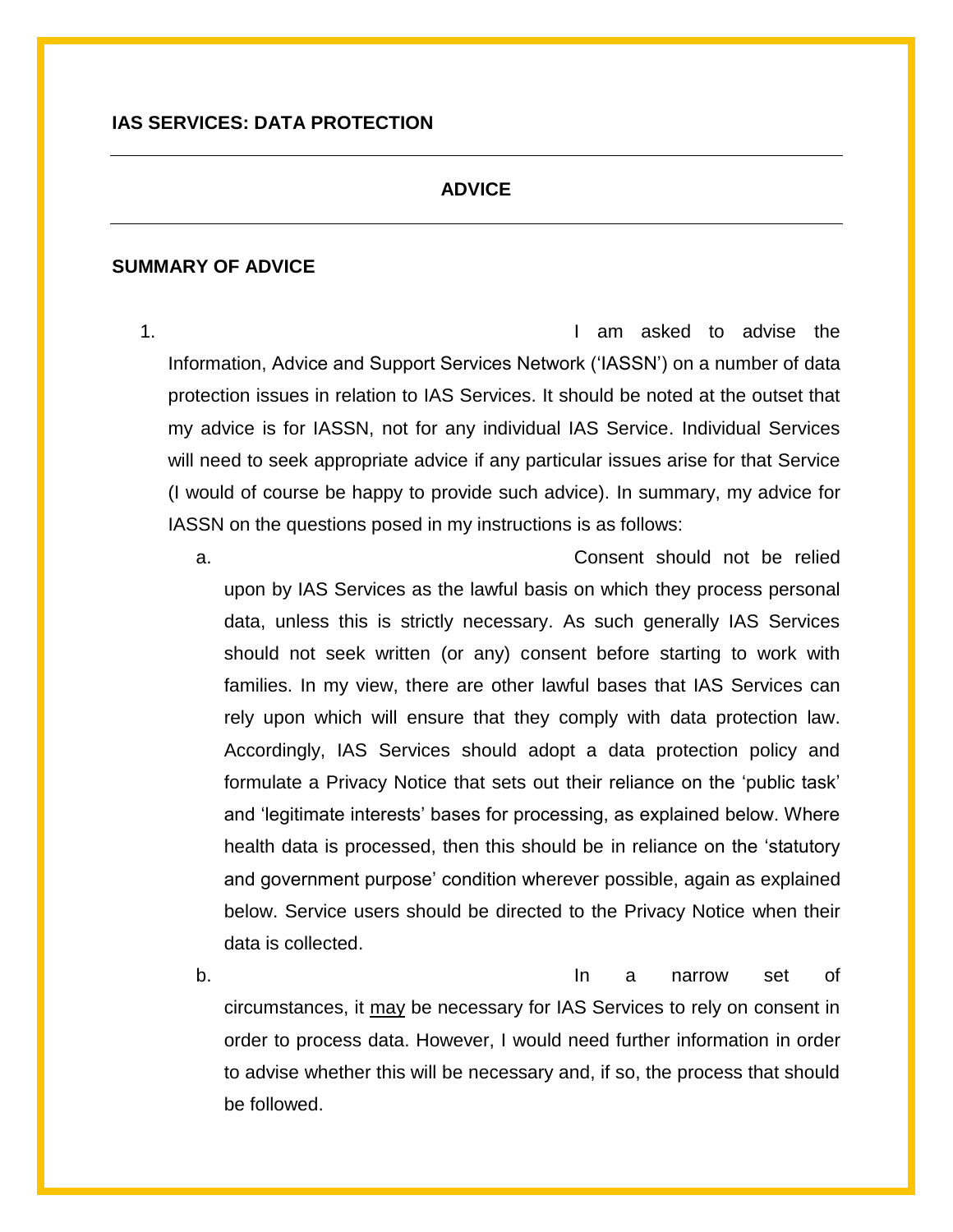c. **IAS Services should manage** the need for volunteers to make records on case recording systems by ensuring that volunteers are provided with data protection training and sign contracts which confirm they will comply with IAS Services' data protection policy, that they will only act in accordance with instructions in processing personal data, that they are bound by a duty of confidentiality in relation to the personal data they access at IAS Services and they will not copy or remove any personal data from IAS Services. Volunteers should be given clear instructions about the data they can and cannot access on databases.

d. Sharing of personal data for the purposes of safeguarding can be carried out in accordance with the data protection regime where this is on the 'public task' or 'legitimate interests' basis, as explained below. Further, health data can be shared for safeguarding purposes where this is within the 'statutory and government purpose' condition, the 'safeguarding of children and of individuals at risk' condition or the 'safeguarding of economic well-being of certain individuals' condition, as explained below. Whenever the sharing of information for safeguarding purposes is considered, IAS Services should document the decision made and the reasons for this, including the legal bases and condition upon which they rely.

e. As a very broad guide, it seems example a set of the set of the set of the set of the set of the set of the set of the set of the set of the set of the set of the set of the set of the set of the set of the set of the s to me reasonable for IAS Services to retain data for six years, subject in particular to whether any safeguarding concerns have arisen in that period which would justify retention for a longer period. The relevant factors to consider in determining the appropriate period for data to be retained are set out below.

#### **LEGAL FRAMEWORK**

### **IAS Services**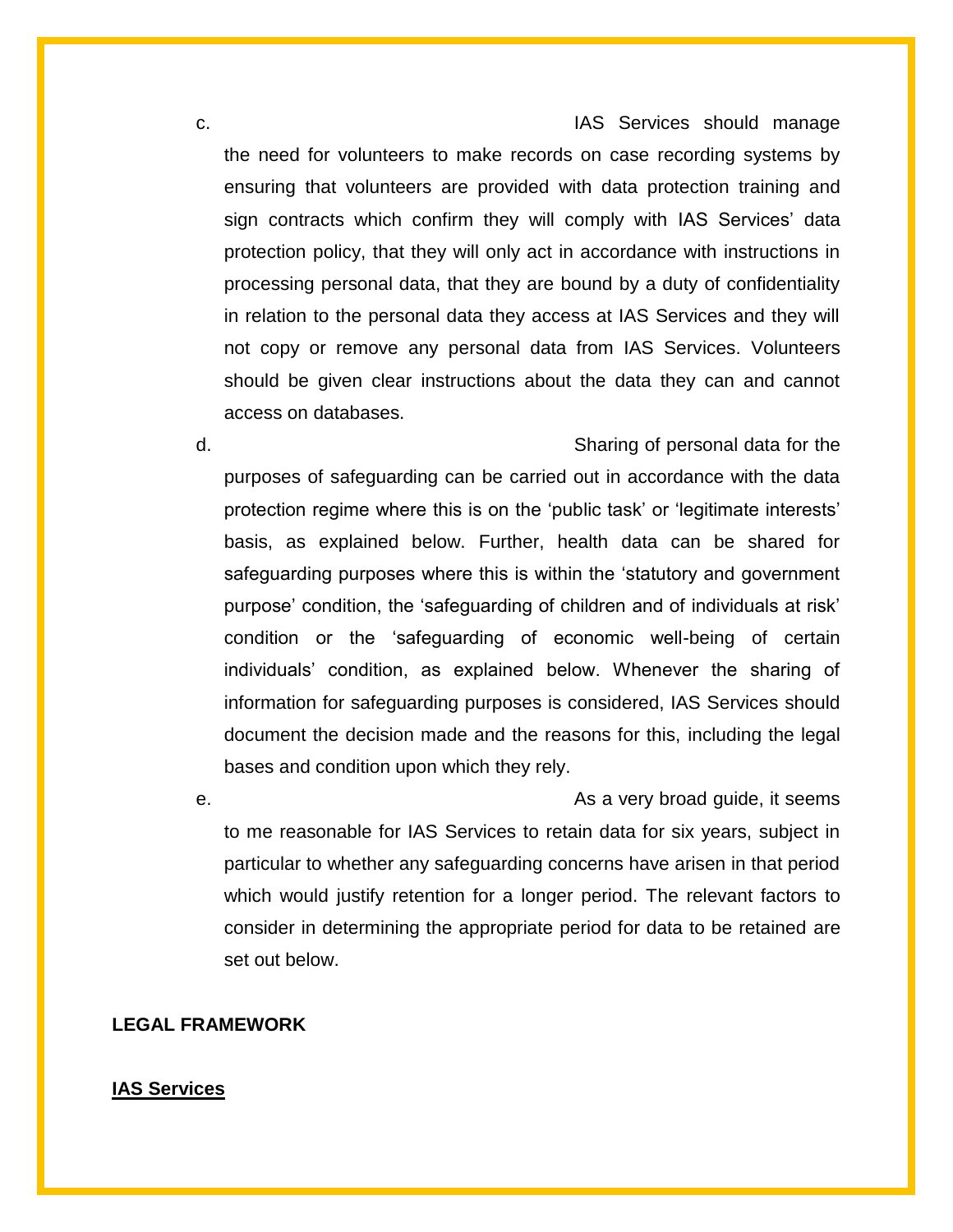2. IAS services are provided in

accordance with the Children and Families Act 2014 ('CFA 2014'). Section 32 CFA 2014 provides:

- (1) A local authority in England must arrange for children and young people for whom it is responsible, and the parents of children for whom it is responsible, to be provided with advice and information about matters relating to the special educational needs of the children or young people concerned.
- (2) A local authority in England must arrange for children and young people in its area with a disability, and parents of children in its area with a disability, to be provided with advice and information about matters relating to the disabilities of the children or young person concerned.

3. Section 26(3) CFA 2014

provides:

Joint commissioning arrangements must include arrangements for considering and agreeing - … (d) what advice and information is to be provided about education, health and care provision; (e) by whom, to whom and how such advice and information is to be provided…

4. The SEND Code of Practice: 0

to 25 years (January 2015) provides:

§2.8 When designing Information, Advice and Support Services, local authorities should take into account the following principles:

- i. The information, advice and support should be impartial and provided at arm's length from the local authority and CCGs
- ii. The information advice and support offered should be free, accessible, confidential and in formats which are accessible and responsive to the needs of users…

§2.10 Many children will access information, advice and support via their parents. However, some children, especially older children and those in custody, may want to access information, advice and support separately from their parents, and local authorities **must** ensure this is possible.

5. This statutory framework is

relevant context when considering the application of data protection legislation.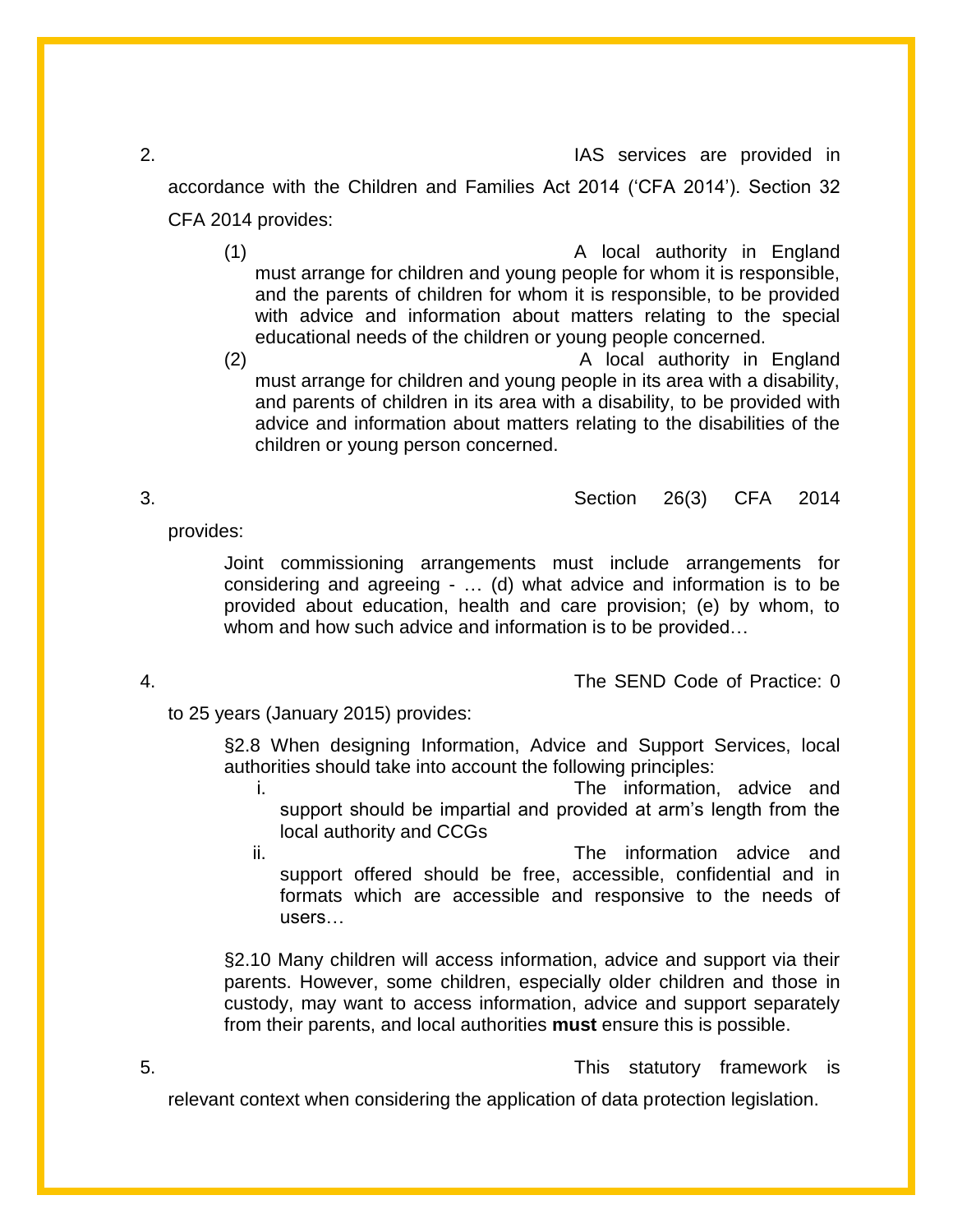### **The Data Protection Framework**

# 6. The Data Protection Act 2018

('DPA 2018'), read together with the General Data Protection Regulation 2016/679 ('GDPR'), currently set out the law governing the processing of personal data. The GDPR continues to apply in the UK until the end of the Brexit transition period, that is presently until the end of 2020. When the transition period ends, the status of the GDPR going forwards will depend on the outcome of negotiations. However, the default position is that the GDPR will be brought into UK law as the 'UK GDPR'. The content of this advice will need to be reviewed and updated in light of Brexit, although at present it seems likely the same principles will continue to apply.

7. In addition to the DPA 2018 and GDPR, the Information Commissioner's Office ('ICO') has issued a range of guidance, including a 'Guide to the GDPR' and 'Children and the GDPR'.

# The meaning of 'processing' and 'personal data'

- 8. The DPA and GDPR apply to 'processing' of 'personal data'. These concepts are central to the application of the data protection regime:
	- a. *Personal data* means any information relating to an identified or identifiable living individual: s 3(2) DPA 2018.

b. *Processing*, in relation to information, means an operation or set of operations which is performed on information, or on sets of information, such as:

i. The collection, the collection of the condition of the condition of the condition, the condition of the condition,  $\alpha$ organisation, structuring or storage,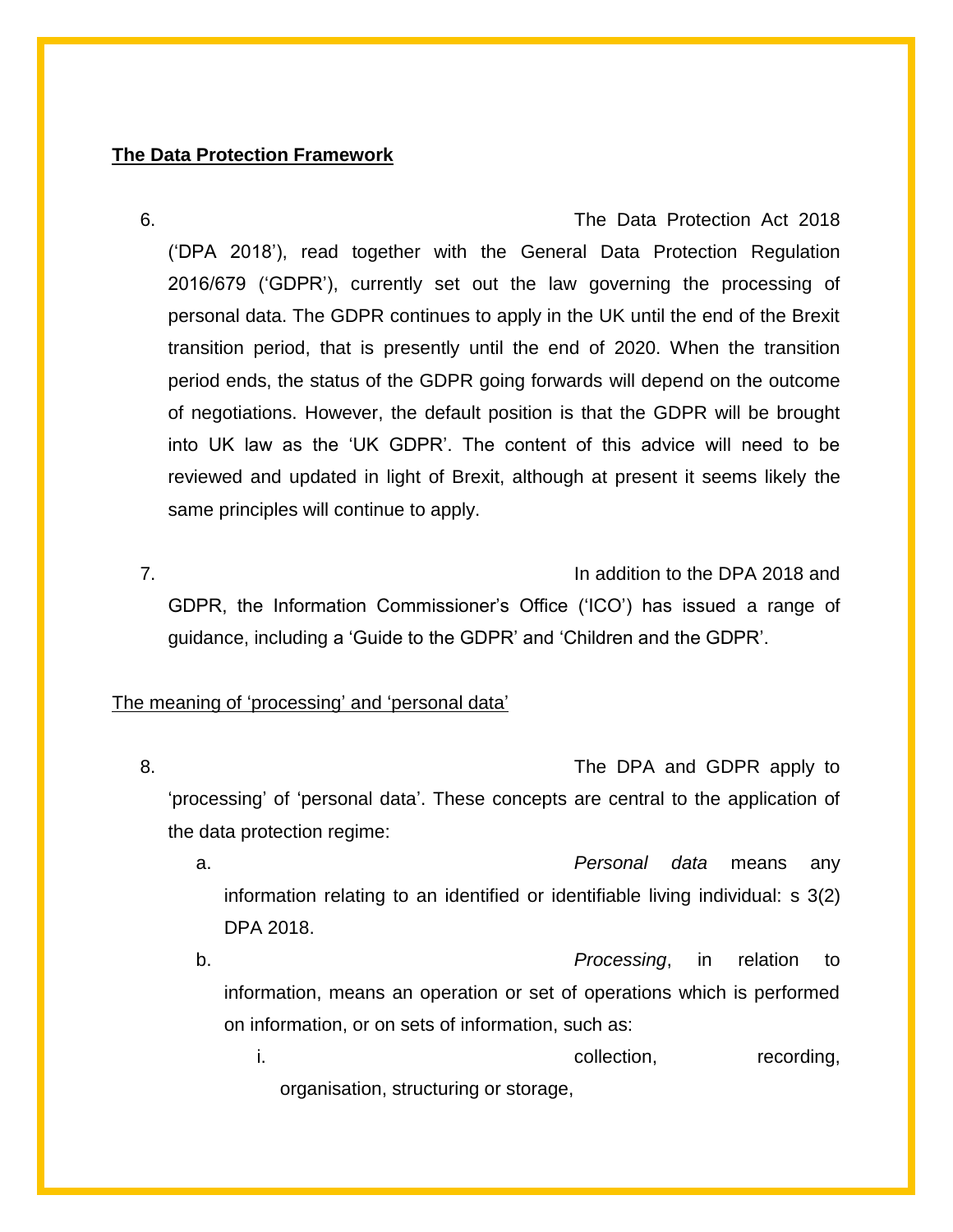| ii.  |                                              | adaptation or alteration,                 |  |
|------|----------------------------------------------|-------------------------------------------|--|
| iii. |                                              | retrieval, consultation or use,           |  |
| iv.  | disclosure<br>bv                             | transmission,                             |  |
|      | dissemination or otherwise making available, |                                           |  |
| V.   |                                              | alignment or combination, or              |  |
| vi.  |                                              | restriction or destruction: $\sigma$ 3(4) |  |
|      |                                              |                                           |  |

DPA 2018.

9. The breadth of the definition in s 3(4) DPA 2018 means that almost any action taken in relation to personal data constitutes 'processing'.

# 'Data controllers' and 'data processors'

10. The nature of the obligations placed on a person or organisation depends on whether they are a 'data controller' or 'data processor':

a. A *controller* is a person who determines the purposes and means of processing of personal data: s 6(1) DPA 2018, art 4(7) GDPR.

b. A *processor* is a person responsible for processing personal data on behalf of a controller: art 4(8) GDPR.

11. Data controllers are under an obligation to implement appropriate technical and organisational measures to ensure and to be able to demonstrate that data processing is performed in accordance with the GDPR: see art 24 GDPR, s 56(1) DPA 2018. This will include:

a. where it is proportionate, the implementation of appropriate data protection policies: s 56(2) DPA 2018.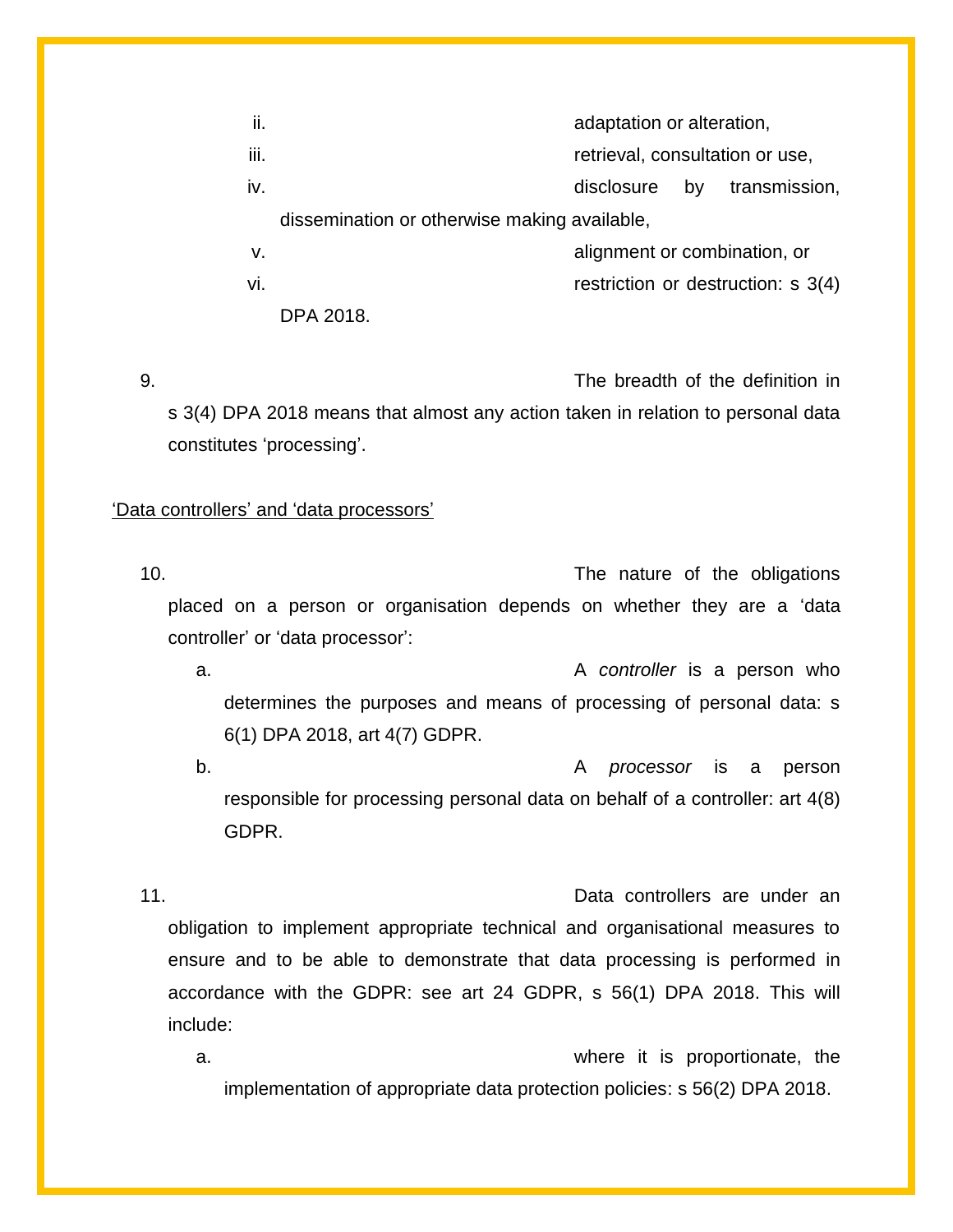b. b. the contract of the contract of the using technology to ensure an  $\mathbf{u}$ appropriate level of data security: see art 32 GDPR.

c. The data controller taking steps of the data controller taking steps to ensure that any person acting under their authority who has access to personal data does not process that data, except on instructions from the controller: art 32(4) GDPR. See also s 60 DPA 2018.

12. Data controllers must also maintain written or electronic records of all categories of processing activities the controller is responsible for, containing the following information:

a. the name and contact details of the controller,

b. the purposes of the processing,

c. a description of the categories of data subjects and of the categories of personal data,

- d. the categories of recipients to whom the personal data have been or will be disclosed,
- e. **and indication of the legal basis** basis and indication of the legal basis for the processing operations for which the personal data is intended,
- f. where possible, the envisaged

time limits for erasure of the different categories of personal data,

g. where possible, a general description of the technical and organisational security measures adopted, h. where a processor is used, the

name and contact details of the processor: see art 30 GDPR, s 61 DPA 2018.<sup>1</sup>

13. In addition, controllers should document the lawful basis they rely upon for processing personal data. They

l

<sup>1</sup> For organisations with less than 250 employees, they only need to document processing activities that are not occasional, that could result in a risk to the rights and freedoms of individuals, or that involve processing of special categories of data: Guide to the GDPR, p 182. However as IAS Services are likely to be processing data concerning health, which is a special category of data, it is important they document processing activities, regardless of the size of the organisation.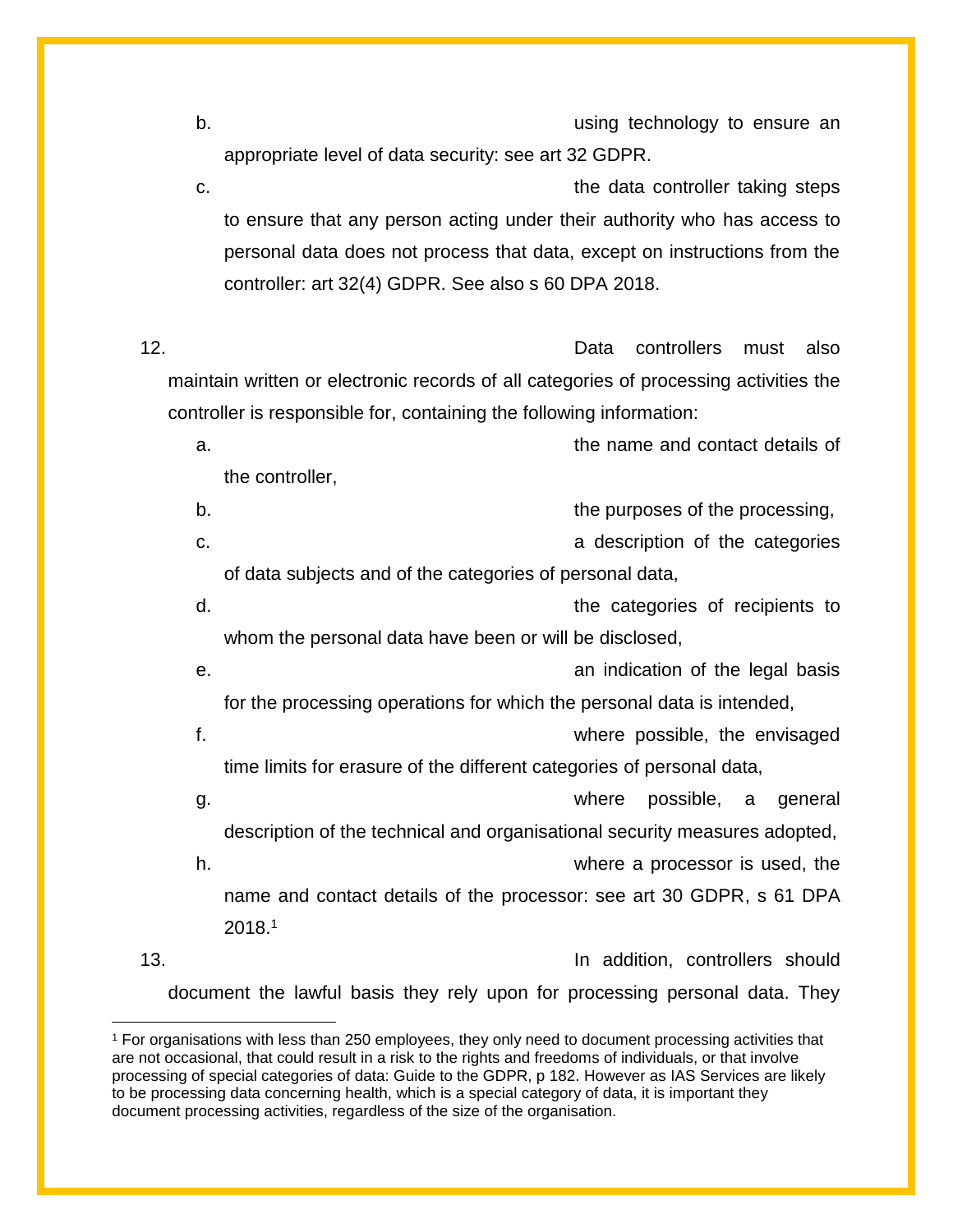should also keep records of consent (where applicable), controller-processor contracts, records of any personal data breaches and, in relation to processing of special category data, such as data concerning health, they should have an 'appropriate policy document', as discussed below.

14. Where processing is carried out on behalf of a controller, the controller can only use processers who provide sufficient guarantees to implement appropriate technical and organisational measures to ensure that processing will meet the requirements of the GDPR. Processing by a processor must be governed by a contract, that sets out the processing to be carried out. This contract must, amongst other things, provide that the processor will act only on the instructions of the controller, ensure that the processor has committed themselves to a duty of confidentiality and to delete or return all personal data to the controller: see art 28 GDPR, s 59 DPA 2018.

#### Processing personal data - principles

15. The GDPR stipulates a number of principles that apply to the processing of personal data: see art 5 GDPR. Those most relevant to the present advice are:

a. *Lawfulness, fairness and transparency.* Personal data shall be processed lawfully, fairly and in a transparent manner in relation to the data subject: art 5(1)(a) GDPR. This means that the controller must identify valid grounds for collecting and using personal data, must not process that data in a way that is unduly detrimental, unexpected or misleading to the individuals concerned, and that that controller must be clear, open and honest from the outset about how personal data will be used: Guide to the GDPR, p 20.

b. *Purpose limitation.* Personal data shall be collected for specified, explicit and legitimate purposes and not further processed in a manner that is incompatible with those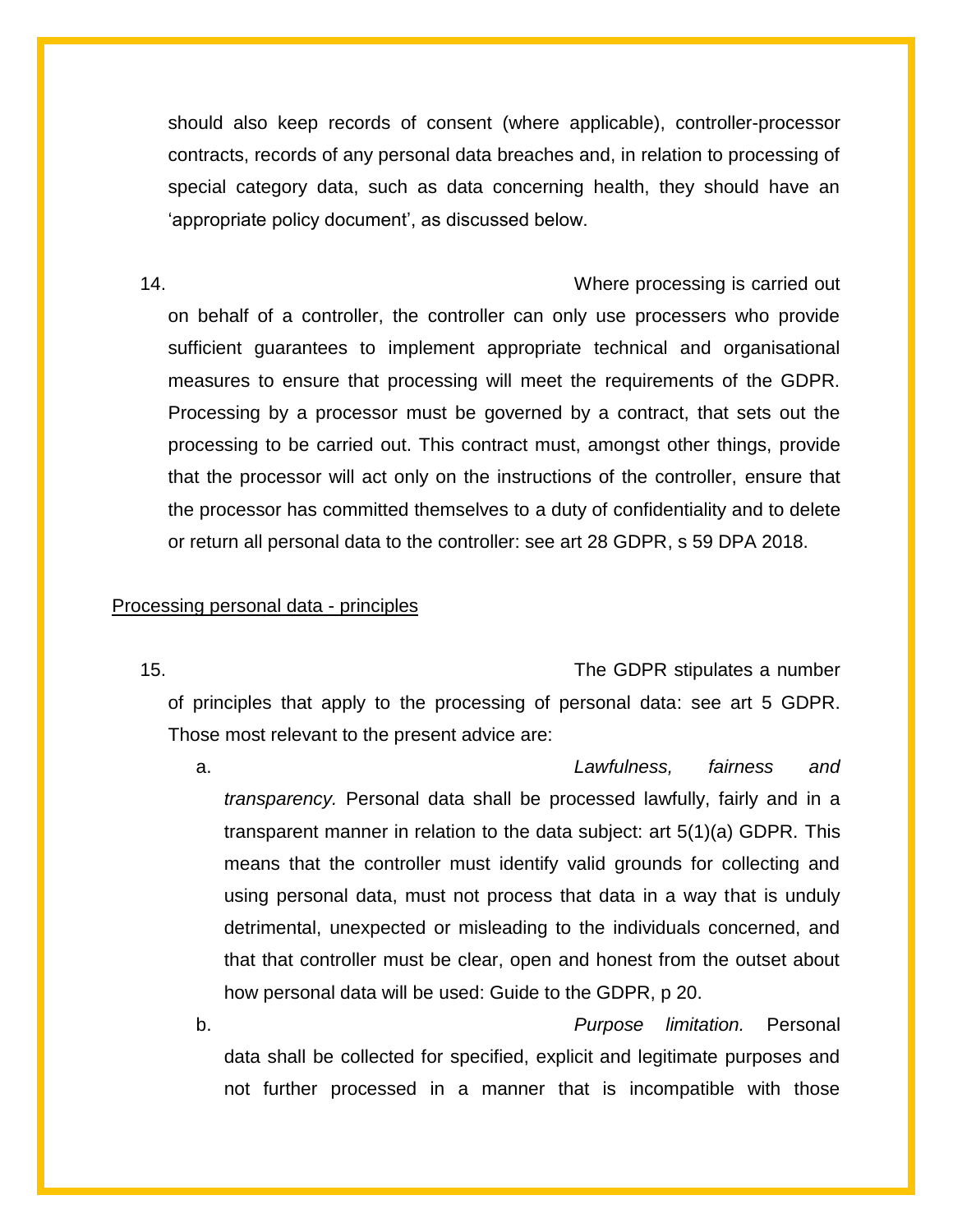purposes: art 5(1)(b) GDPR. The data controller should ensure the purpose(s) for which data is collected is documented and that the purpose(s) is/are specified in privacy information given to individuals: Guide to the GDPR, p 24.

c. *Data minimisation*. Personal data shall be adequate, relevant and limited to what is necessary in relation to the purposes for which they are processed: art 5(1)(c) GDPR. You should not have more personal data than you need to achieve your purpose. Nor should the data include irrelevant details: Guide to the GDPR, p 29.

d. *Storage limitation*. Personal data shall be kept in a form which permits identification of data subjects for no longer than is necessary for the purposes for which the personal data are processed: art 5(1)(e) GDPR. Generally speaking, a policy setting standard retention periods for different categories of information, wherever this is possible, will be necessary in order to comply with documentation requirements. Controllers should also periodically review the data they hold, and erase or anonymise it when it is no longer needed: Guide to the GDPR, p 41. The GDPR does not have specific time limits for different types of data. This is up to the controller to determine and depends on how long data is needed for the specified purposes: Guide to the GDPR, p 42. Regulatory requirements and any relevant industry standards and guidelines will be relevant considerations: Guide to the GDPR, p 45. Controllers must take a proportionate approach, balancing their needs with the impact of retention on the individual's privacy: Guide to the GDPR, p 46.

e. *Integrity and confidentiality*.

Personal data shall be processed in a manner that ensures appropriate security of the personal data, including protection against unauthorised or unlawful processing and against accidental loss, destruction or damage, using appropriate technical or organisational measures: art 5(1)(f) GDPR.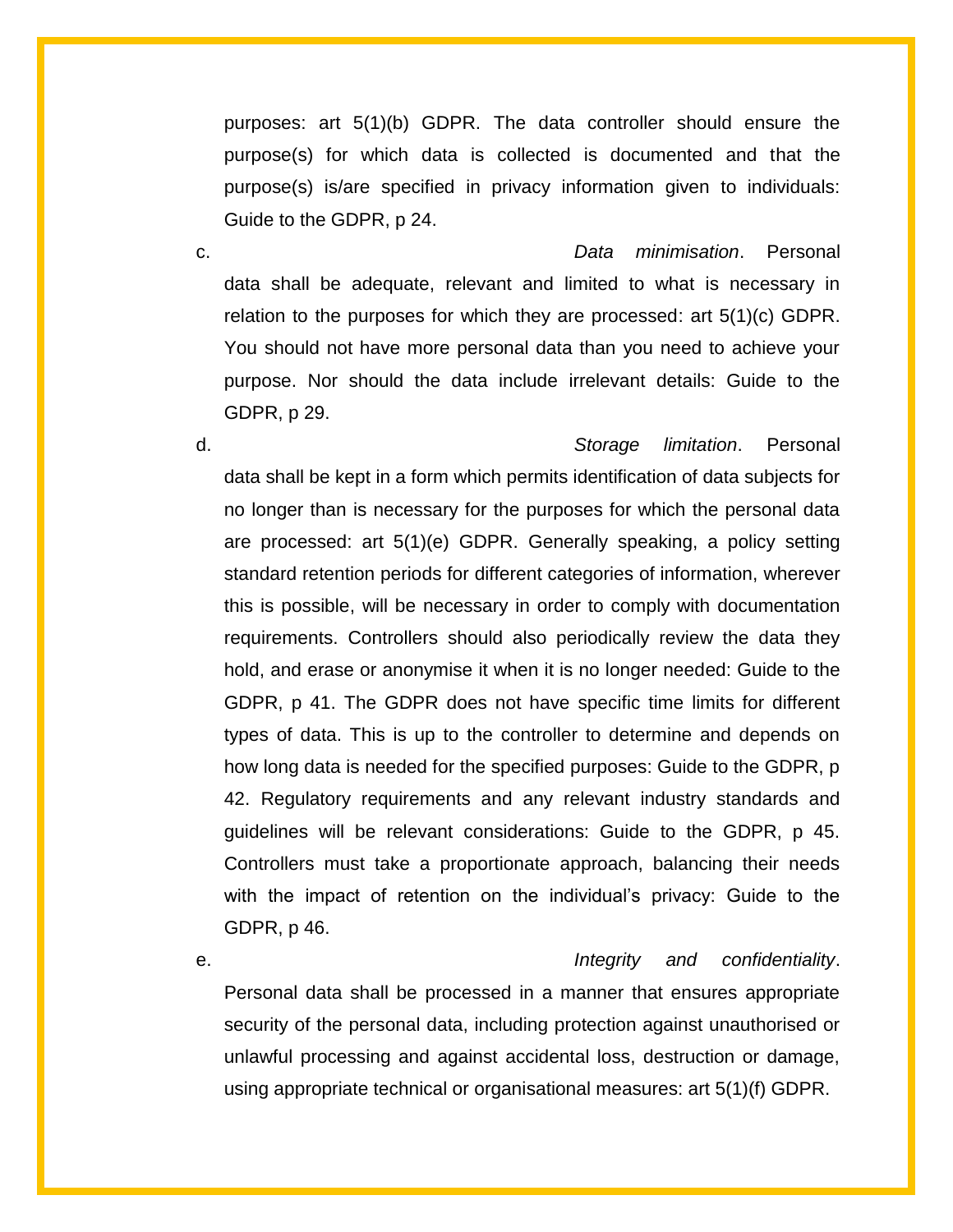f. *Accountability*. The controller shall be responsible for and be able to demonstrate compliance with the

16. In turn, the GDPR provides that processing can be lawful on a number of bases. Those most relevant to the current advice are:

principles above: art 5(2) GDPR.

a. *Consent:* The data subject has given consent to the processing of his or personal data for one or more specific purposes: art 6(1)(a) GDPR. The GDPR sets a high standard for consent. Consent requires an opt-in, so pre-ticked boxes and other forms of default consent will not be sufficient. Further, vague or blanket consent is not enough. Consent processes must be specific as to who the controller is, the data that is collected, the types of processing and the purposes for which it will be processed. Further, consent should be obtained using clear, plain language that is easy to understand. It is necessary for controllers to keep evidence of consent: who, when, how and what you told people: Guide to the GDPR, p 60. Consent is appropriate as a basis for processing data if the controller can offer people real choice and control over how you use their data. If the controller cannot offer a genuine choice, consent is not appropriate. If the controller would still process the personal data without consent, asking for consent is misleading and inherently unfair (and therefore unlawful). If you make consent a precondition of a service, it is unlikely to be the most appropriate lawful basis. Further, public authorities and other organisations in a position of power over individuals should avoid relying on consent unless they are confident they can demonstrate it is freely given: Guide to the GDPR, p 62-3

b. *Public task:* Processing is necessary for the controller to perform a specific task in the public interest or in the exercise of their official functions, and the task or function has a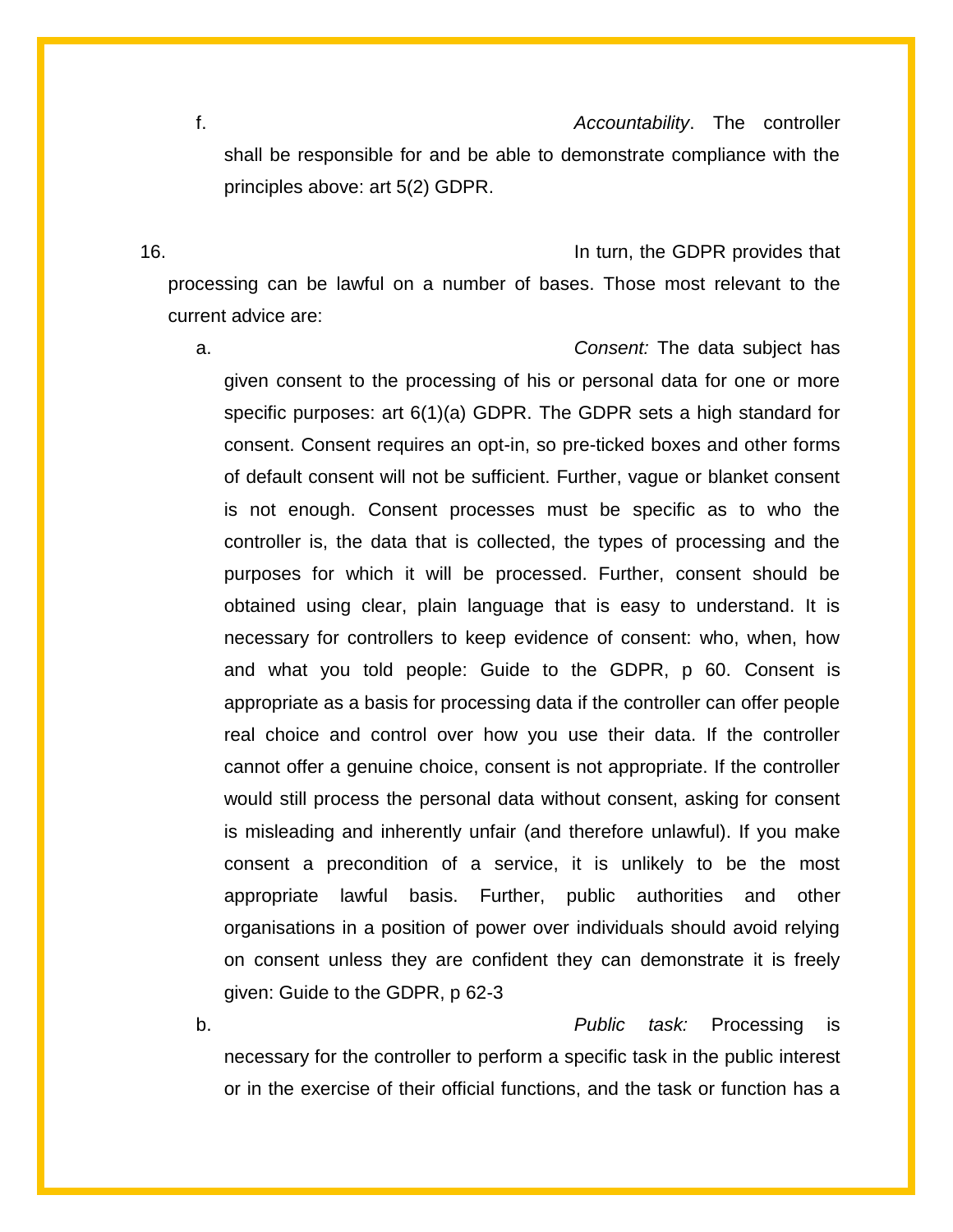clear basis in law: art  $6(1)(e)$  GDPR and s  $8(c)$  DPA 2018. While this 'public task' basis for processing is most relevant to public authorities, it can apply to any organisation that carries out tasks in the public interest (including an IAS Service provided by a charity or other body external from the local authority). The organisation need not have a specific statutory power to process personal data, but their underlying task, function or power must have a clear basis in law. 'Necessary' in this context means that the processing must be a targeted and proportionate way of achieving the purpose in question: Guide to the GDPR, p 75-6

 $\overline{\phantom{a}}$ 

c. *Legitimate interests:* Processing

is necessary for the purposes of the legitimate interests pursued by the controller or by a third party except where such interests are overridden by the interests or fundamental rights and freedoms of the data subject which require protection of personal data, in particular where the data subject is a child: art 6(1)(f) DPA 2018. This is likely to be the most appropriate basis for processing where controllers use people's data in ways they would reasonably expect and where there is a compelling justification for the processing. To rely on this basis, a controller must identify a legitimate interest, show that the processing is necessary to achieve it and balance it against the individual's interests, rights and freedoms. If the individual would not reasonably expect the processing or if it would cause unjustified harm, their interests are likely to override a processor's legitimate interests. Extra care must be taken to ensure the interests of children are safeguarded, if children's data is being processed: Guide to the GDPR, p 80-1. It should, however, be noted that this basis for processing data is not generally available to a public authority: art  $6(1)$  GDPR.<sup>2</sup> While a public authority cannot rely on legitimate interests for processing carried out in order to perform their tasks as a public authority, if they have legitimate purposes outside the scope of their tasks as a public authority, they may

<sup>&</sup>lt;sup>2</sup> Local authorities are 'public authorities' for the purposes of the data protection regime, but independent IAS Services – such as those run by charities – are not 'public authorities': s 7 DPA 2018 and Freedom of Information Act 2000.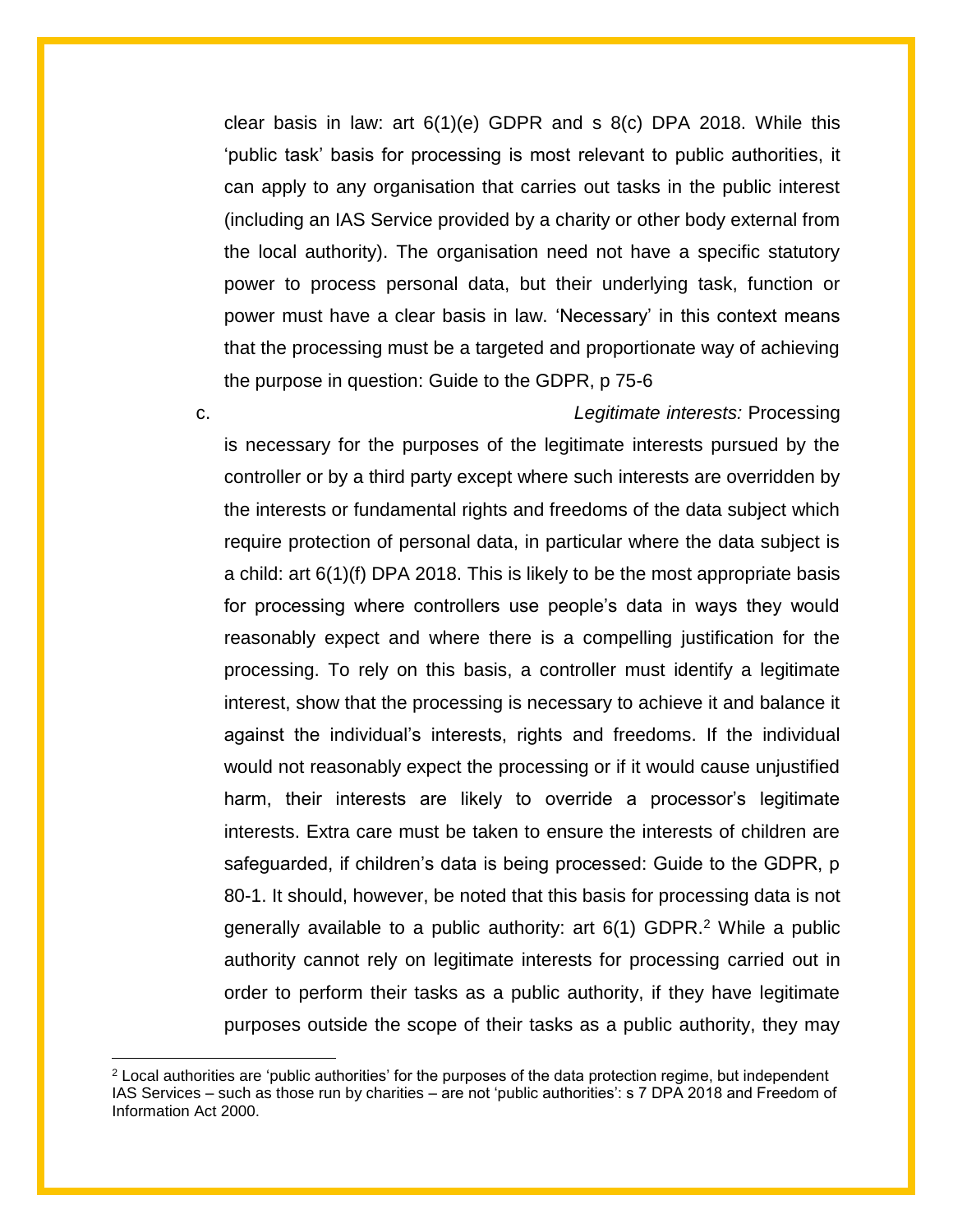rely on this basis for processing data: Guide to the GDPR, p 83. However in my view this is unlikely to be relevant to 'in house' IAS Services.

# Processing of special categories of personal data, including data concerning health

17. Particular rules apply to the processing of special categories of personal data, including data concerning health. *Data concerning health* means personal data related to the physical or mental health of a person, including the provision of health care services, which reveal information about his or her health status: art 4(15) GDPR.

18. In order to process data concerning health, it is necessary to identify both a lawful basis and also to satisfy one of a number of possible conditions. The conditions most relevant for this advice are: 3

a. *Consent:* The data subject has given 'explicit consent' to the processing for one or more specified purposes: art 9(2)(a) GDPR.

b. *Substantial public interest:* The processing is necessary for reasons of substantial public interest: art 9(2)(g) GDPR. As to what amounts to 'reasons of substantial public interest', the controller must be able to make specific arguments about the concrete wider benefits of their processing. Vague or generic public interest arguments will not suffice: Guide to the GDPR, p 89.

19. A reason of substantial public interest for the purposes of the GDPR includes:

a. *Statutory and government purpose*: Where the processing (i) is necessary for the exercise of a

 $\overline{a}$ 

<sup>&</sup>lt;sup>3</sup> The 'health and social care' condition is unlikely to be appropriate, as IAS Services are not themselves providing health or social care.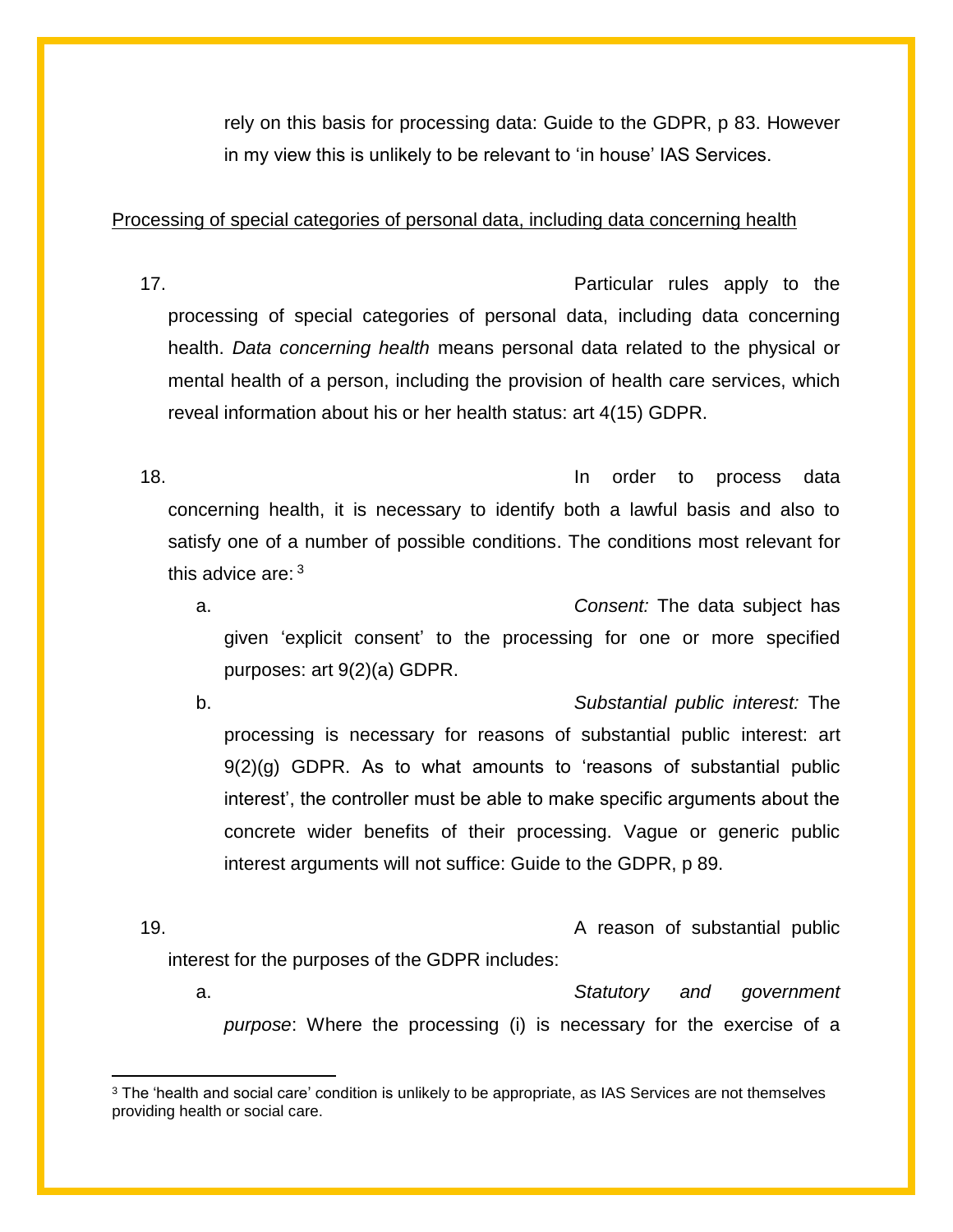function conferred on a person by an enactment, and (ii) is necessary for reasons of substantial public interest: s 10(3) and Schedule 1 para 6 DPA 2018.

b. *Support for individuals with a* 

*particular disability or medical condition*: where the processing (i) is carried out by a not-for-profit body which provides support to individuals with a particular disability, (ii) relates to data concerning health of individuals with a disability, or their relatives or carers, (iii) is for the purpose of raising awareness of the disability or providing support to individuals with the disability or a relative or carer, (iv) can reasonably be carried out without the consent of the data subject<sup>4</sup>, and  $(v)$  is necessary for reasons of substantial public interest.

c. *Safeguarding of children and individuals at risk:* Where (i) the processing is necessary for the purposes of protecting an individual from neglect or physical, mental or emotional harm, (ii) the individual is under 18, or over 18 and 'at risk'<sup>5</sup>, (iii) the processing is carried out without consent because, in the circumstances, consent to the processing cannot be given by the data subject, the controller cannot reasonably be expected to obtain the consent of the data subject or obtaining consent would prejudice the provision of protection, and (iv) the processing is necessary for reasons of substantial public interest: s 10(3) and Schedule 1 para 18 DPA 2018.

 $\overline{\phantom{a}}$ 

d. *Safeguarding of economic well-*

*being of certain individuals:* Where the processing (i) is necessary for the purposes of protecting the economic well-being of an 'individual at economic risk' who is aged 18 or over, (ii) is of data concerning health, (iii) is carried out without consent because, in the circumstances, consent to

<sup>4</sup> For these purposes, processing can be carried out without consent if the controller cannot reasonably be expected to obtain the consent of the data subject and the controller is not aware the data subject is withholding consent: s 10(3) and Schedule 1 para 16 DPA 2018.

<sup>5</sup> For these purposes, an individual is 'at risk' if the data controller has reasonable cause to suspect that individual has needs for care and support, is experiencing or is at risk of neglect, physical, mental or emotional harm, and, as a result of those needs, is unable to protect himself or herself against the neglect or harm: Schedule 1 para 18(3) DPA 2018.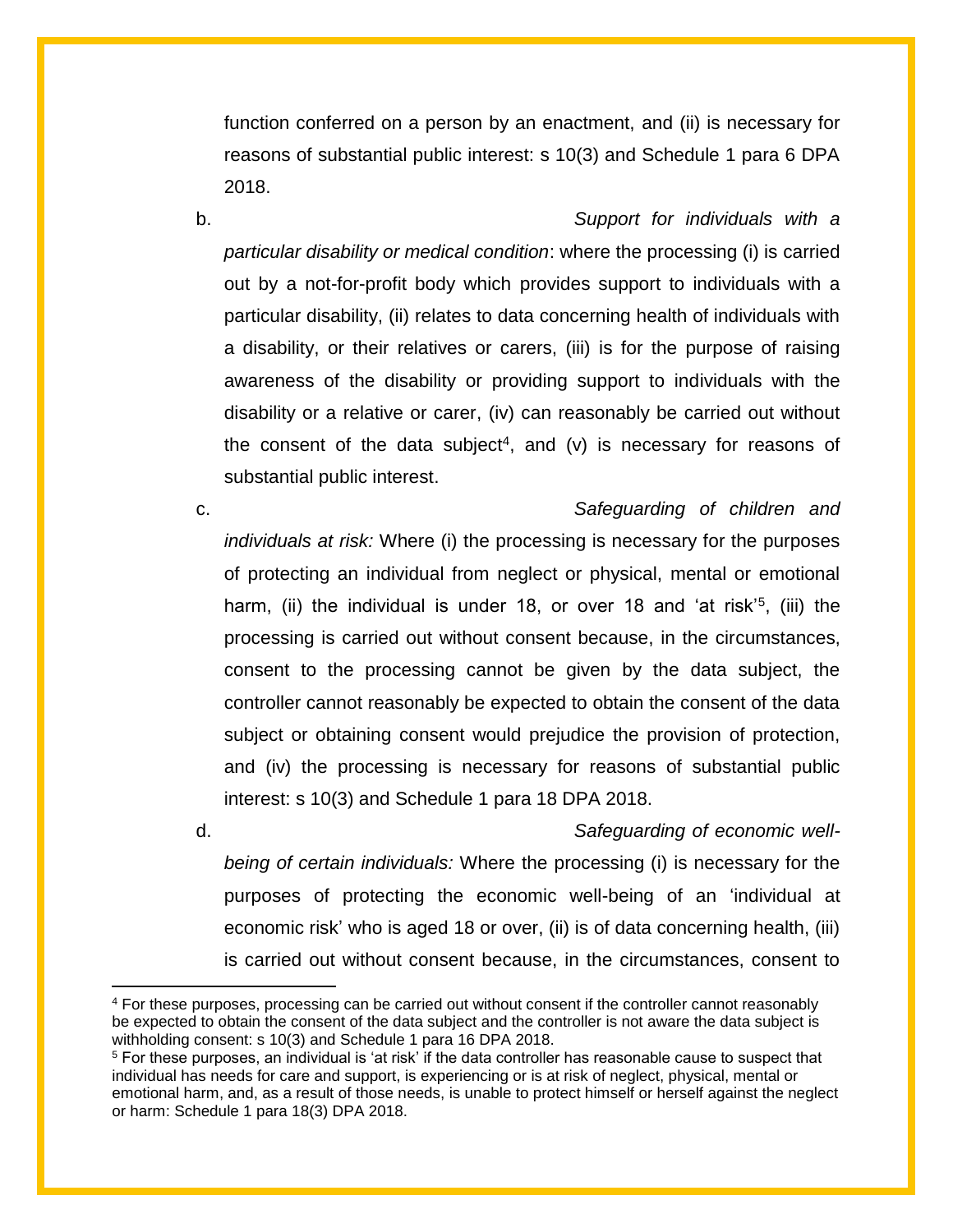the processing cannot be given by the data subject, the controller cannot reasonably be expected to obtain the consent of the data subject or obtaining consent would prejudice the provision of protection, and (iv) is necessary for reasons of substantial public interest: s 10(3) and Schedule 1 para 19 DPA 2018. For these purposes, an 'individual at economic risk' means an individual who is less able to protect his or her economic wellbeing by reason of physical or mental injury, illness or disability: Schedule 1 para 19(3) DPA 2018.

20. In relation to each of these 'substantial public interest' conditions for processing special data, it is necessary for the controller to have an 'appropriate policy document' in place: Schedule 1 para 5(1) DPA 2018. An 'appropriate policy document' must specify the condition or conditions you are relying on for processing special data, the controller's procedures for securing compliance with the GDPR, the controller's policies as regards the retention and erasure of personal data, and an indication of the retention period for the specific data: Schedule 1 para 39 DPA 2018.

### Special considerations when processing children's personal data

21. Recital 38 of the GDPR

provides:

Children require specific protection with regard to their personal data as they may be less aware of the risks, consequences and safeguards concerned and their rights in relation to the processing of personal data…

22. **If a controller regularly** processes children's personal data, it is vital that they think about the need to provide specific protection from the outset and design their processing and systems with this in mind. Carrying out a Data Protection Impact Assessment ('DPIA') is good practice for anyone processing children's data: Children and the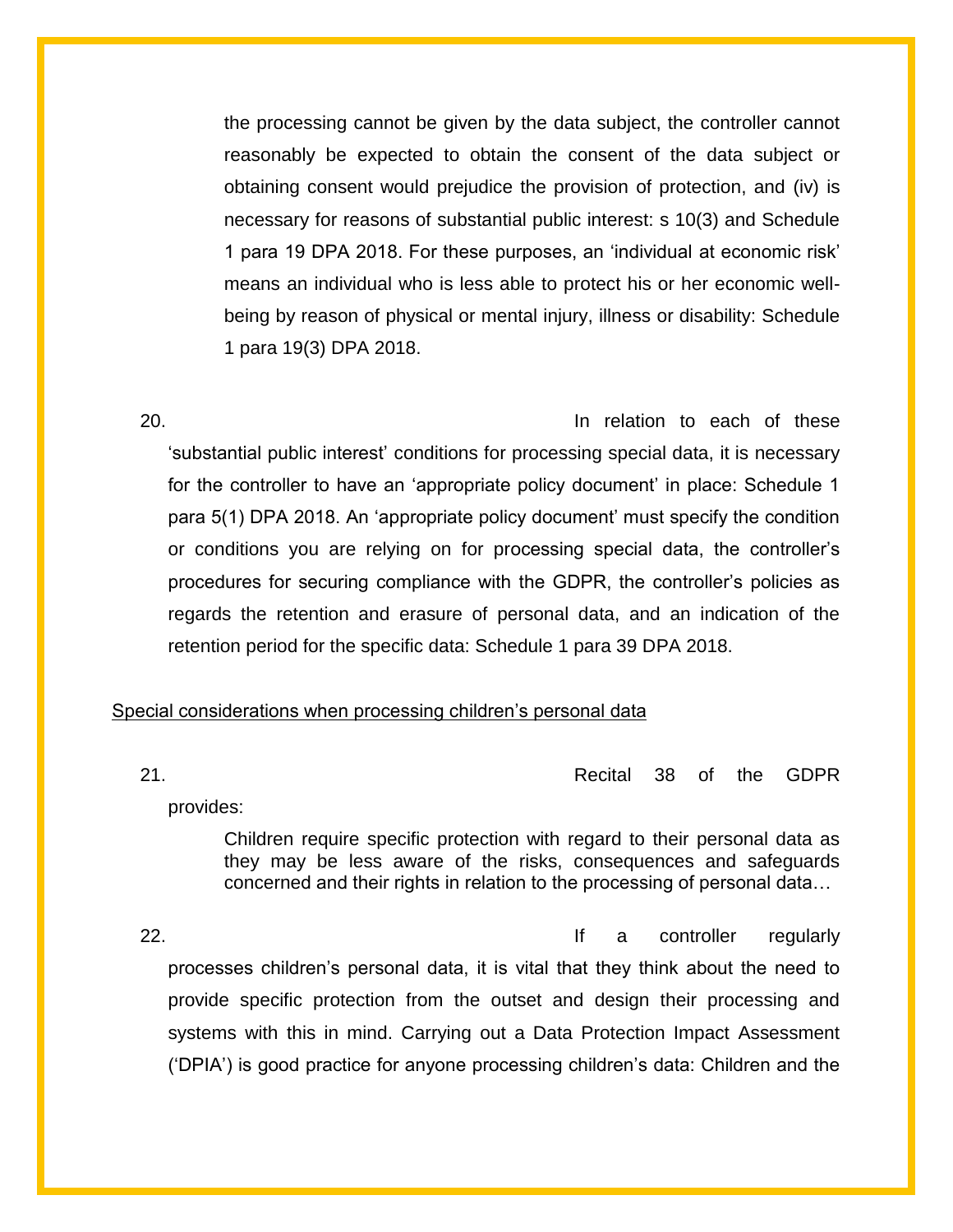GDPR, p 12. A DPIA is a process to help a controller identify and minimise the data protection risks of a project. A DPIA must:

a. describe the nature, scope, context and purposes of the processing;

b. **b.** assess necessity, proportionality and compliance measures,

c. identify and assess risks to individuals (including both the likelihood and severity of any harm being caused to individuals), and

d. **identify** any additional measures to mitigate those risks: Guide to the GDPR, p 197.

The ICO has produced a sample template DPIA, which I have attached.

23. It is also good practice for a controller to invite the views of children themselves when designing their data processing systems. This can assist in identifying risks, designing safeguards and assessing understanding. It may also be a good idea to consult child's right advocates: Children and the GDPR, p 13.

24. In relation to processing of children's data, where reliance is placed on consent, the controller must ensure that the imbalance of power between the child and the controller is not exploited: Children and the GDPR, p 1, 2. The concept of competence (the child's capacity to understand the implications of their decisions) is relevant. If a child is not competent to consent to processing themselves, then it will usually be in their best interests to allow an individual with parental responsibility to act on their behalf. If a child is competent, then the controller's overriding consideration should still be what is in their best interests, however, in most cases it should be appropriate to let the child act for themselves: Children and the GDPR, p 9. In some contexts, you may be able to make an individual assessment of the competence of a child. However, if this is not possible, you at least need to take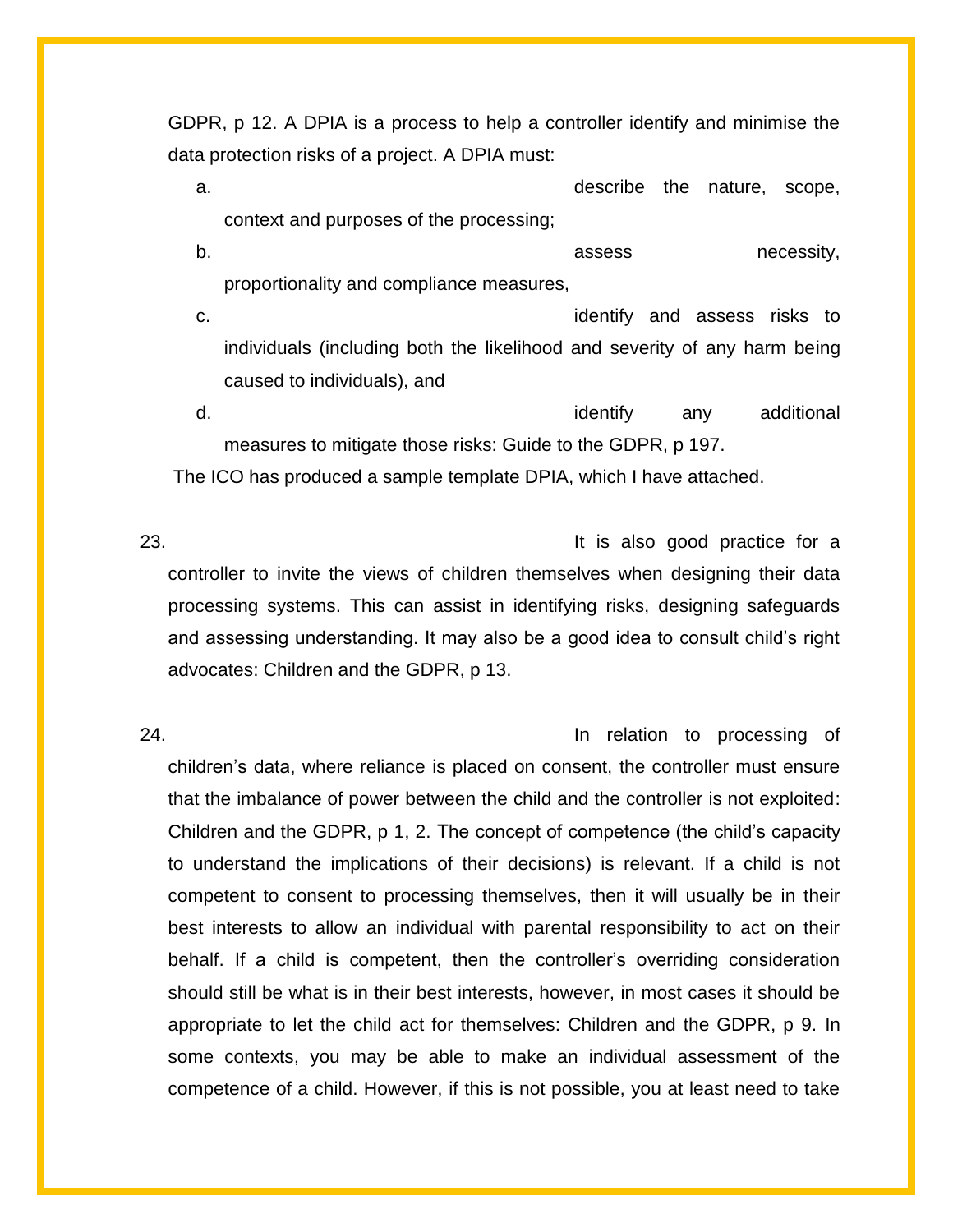into account the age of the child and the complexity of what you are expecting them to understand: Children and the GDPR, p 16.<sup>6</sup>

25. Alternative bases for processing children's data include the 'public task' basis and 'legitimate interests' basis. In relying on these bases, it is important to recognise that what is 'necessary' in relation to the processing of children's personal data may be different to what is necessary in relation to processing adult's personal data. Further, the best interests of the child should prevail. A DPIA will assist in ensuring that a controller can demonstrate they have protected the rights and freedoms of children and have prioritised their interests over the controller's interests, when this is needed: Children and the GDPR, p 19-20.

#### Information that must be provided to the individual

l

26. The GDPR also places obligations on a person receiving personal data to provide certain information: see art 13 GDPR. A data controller, at the time they collect personal data from a data subject, must provide the data subject with the following information:

a. the identity and contact details of the controller,

- b. the purposes of the processing for which the personal data are intended as well as the legal basis for the processing,
- c. where the lawful basis is 'legitimate interests', the relevant legitimate interests pursued by the controller or by a third party,

<sup>&</sup>lt;sup>6</sup> The GDPR contains some specific provisions about children's consent in relation to 'information society services' ('ISS') offered directly to children online. These do not apply to IAS Services as the definition of 'ISS' is 'any service normally provided for remuneration, at a distance, by electronic means and at the individual request of a recipient of services': art 1(1)(b) Directive (EU) 2015/1535. IAS Services do not provide services that are 'normally provided for remuneration'.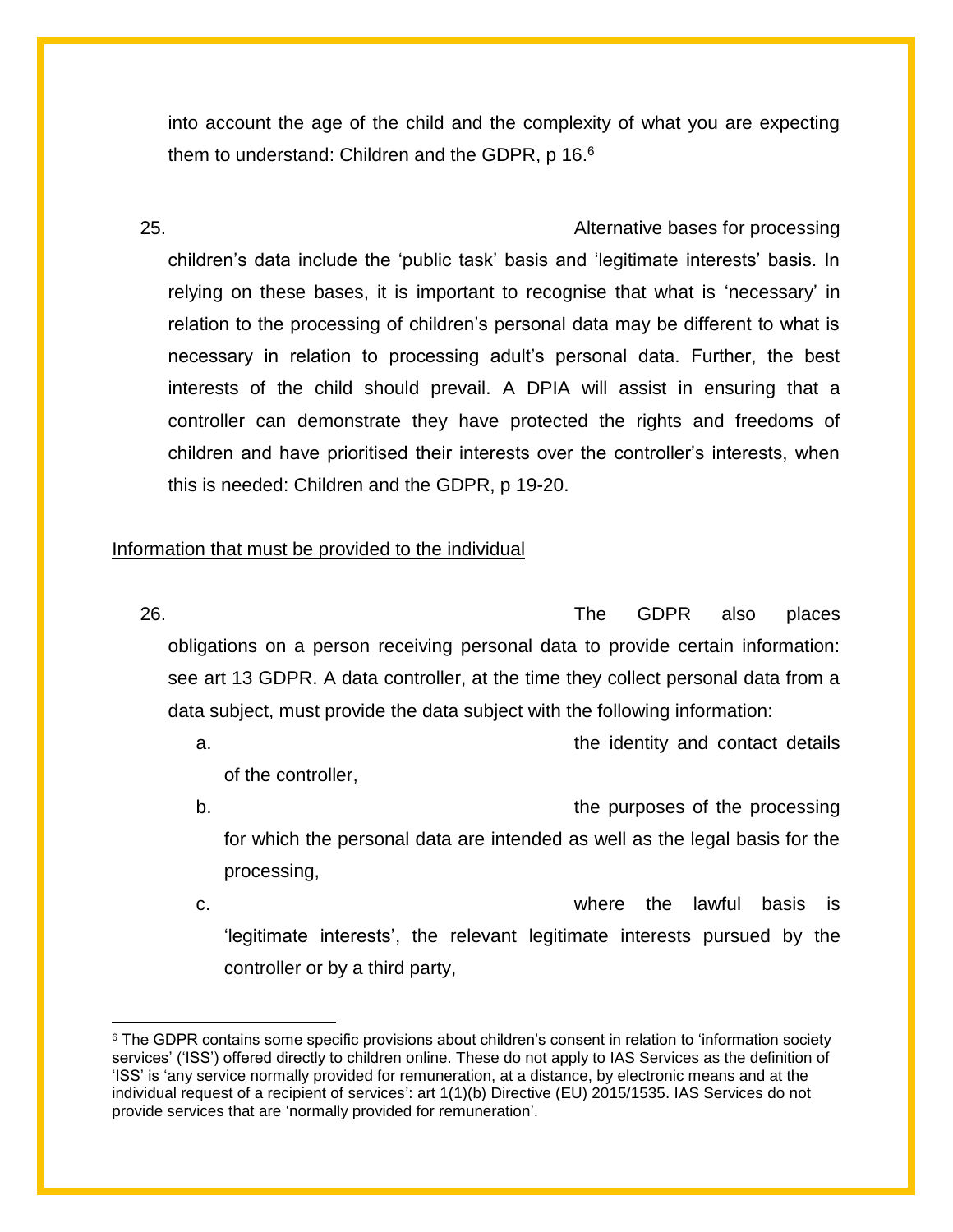d. the recipients or categories of recipients of the personal data, if any,

e. the period for which the personal data will be stored, or if that is not possible, the criteria used to determine that period,

f. The existence of the right to request from the controller access to, rectification and erasure of personal data, or restriction of processing concerning the data subject, or to object to processing, and the right to data portability, $<sup>7</sup>$ </sup>

g. where the processing is based on consent, the existence of the right to withdraw consent at any time, and h. the right to lodge a complaint with a supervisory authority.

27. This information should be provided in a concise, transparent, intelligible and easily accessible form, using clear and plain language, in particular for any information addressed specifically to a child: art 12(1) GDPR. The standard method by which privacy information is provided is by the use of a Privacy Notice, which sets out all the necessary content. Where children's data is processed, clear Privacy Notices for children should be used, so that they are able to understand what will happen to their personal data and what rights they have: Children and the GDPR, p 1.

# **SPECIFIC QUESTIONS**

 $\overline{a}$ 

#### *How should services gain consent to deliver their service?*

28. The first question I am asked to advise on is how IAS Services should gain consent to deliver their service (a)

<sup>7</sup> If the basis for processing is 'public task', the right to erasure and data portability do not apply: Guide to the GDPR, p 77.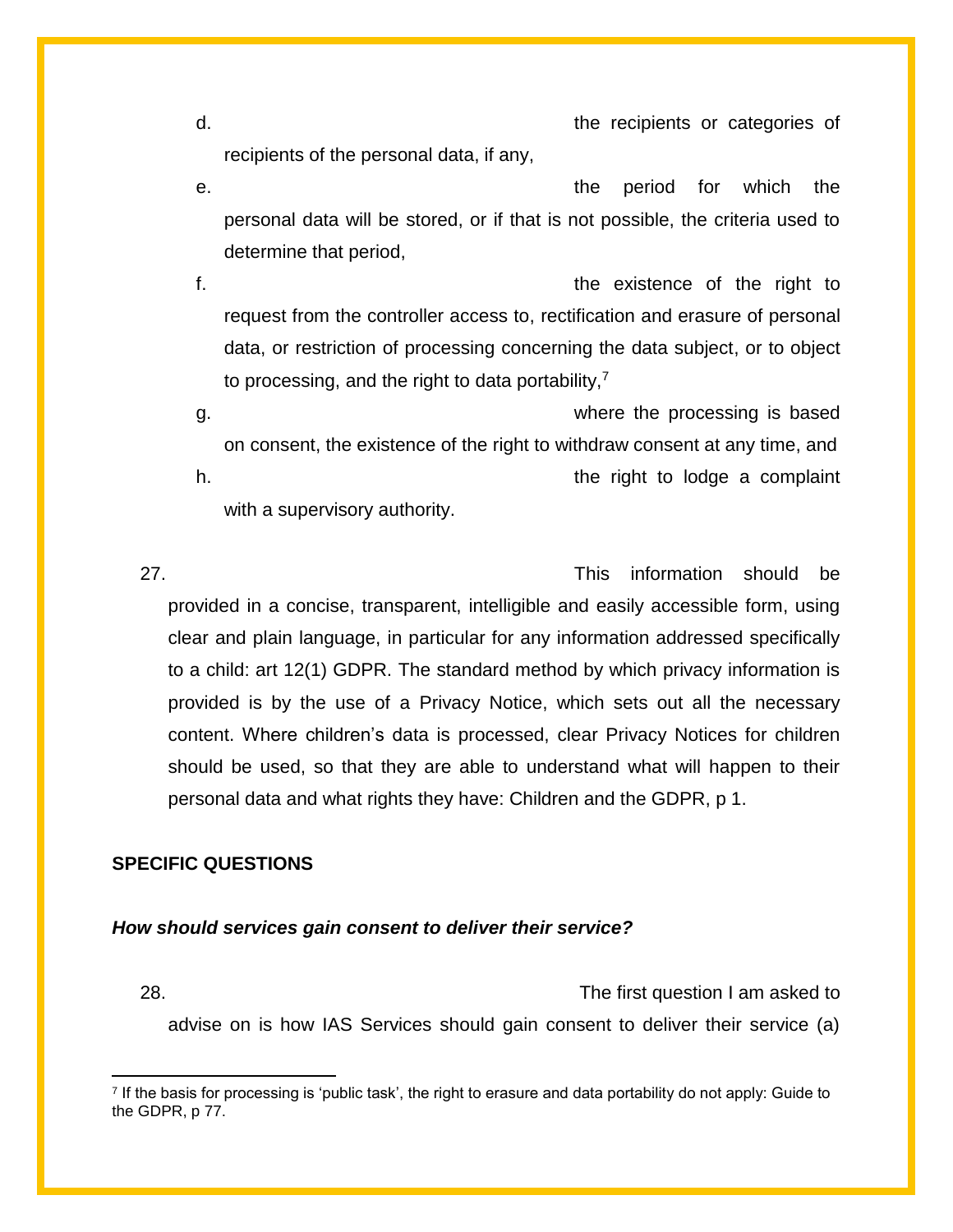over the phone for short term work, (b) during events when delivering presentations or training on any subject, and (c) in other circumstances where gaining written consent is not possible, especially regarding working virtually or in other arm's-length ways.

29. This question assumes that consent is required in order for IAS Services to lawfully process data. However, in my view consent is not the best or even the appropriate lawful basis to rely on, at least in relation to the provision of advice and training over the phone and virtually. I will consider the delivery of presentations and training events separately.

#### *Delivering services over the phone or virtually*

30. As set out above, obtaining consent is one way of ensuring that the processing of personal data is lawful. However, it is not always the most appropriate legal basis to rely on. For the following reasons, reliance on consent by IAS Services is problematic:

a. Consent should not be relied upon as a lawful basis for processing if consent is a precondition of receiving a service. If IAS Services rely on consent, they will need to insist on those accessing its services providing consent prior to providing those services. This raises questions about whether the consent is truly 'freely given' so as to comply with the requirements of the GDPR.

b. Public authorities and other organisations in positions of power over individuals should avoid relying on consent, unless they can demonstrate it is freely given. Moreover, IAS Services will be providing services to children. The power imbalance between IAS Services and a person, particularly but not only a child, seeking to access advice and support may raise concerns as to whether the consent is freely given.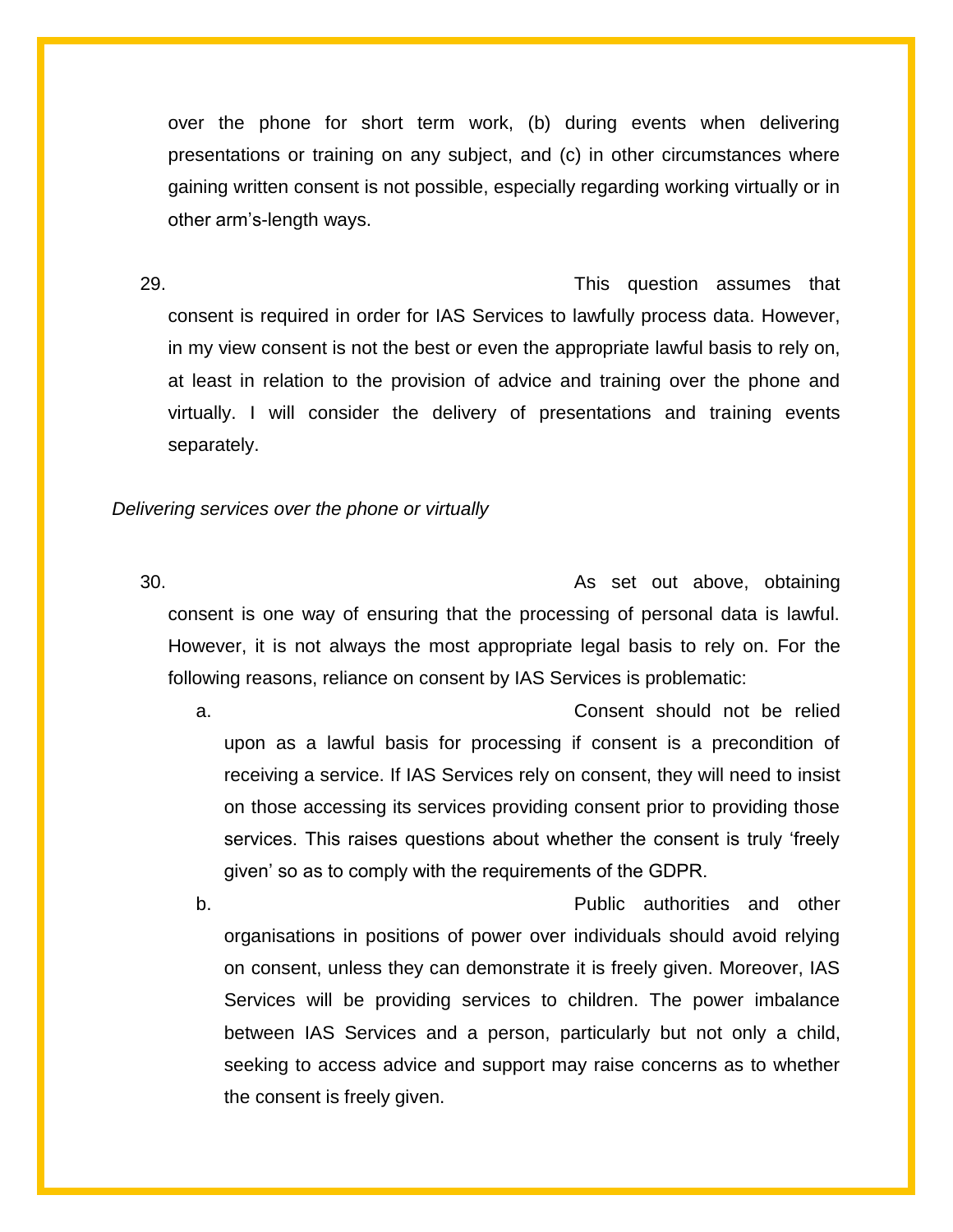c. Where a child is interacting with

IAS Services, there are extra difficulties that arise in terms of ensuring the child is competent to consent to data processing and, if not, in obtaining consent from a person with parental responsibility. Assessing the competence of a child may be difficult where services are accessed remotely, such as over the telephone or online. This may cast doubts on whether fully informed consent has been given by a child competent to do so.

31. Given this, it is my advice that

the following lawful bases for processing should generally be relied upon by IAS Services, as an alternative to consent:

a. *Public task*: IAS Services provide the advice and information which local authorities are required to arrange under section 32 of the CFA 2014. That is, advice and information provided to children and young people, and those with parental responsibility, in relation to disabilities and special educational needs. Accordingly, any processing carried out by IAS Services that is necessary for them to provide this advice and information fall under the 'public task' lawful basis. This is because the provision of such advice and information is the performance of a specific task in the public interest, and this task has a clear basis in law, i.e. in s 32 CFA 2014. Therefore, in relation to all processing that falls within the scope of IAS Services' role in providing this advice and information, the 'public task' basis will be the appropriate lawful basis for processing, so long as that processing is 'necessary'. Processing will be necessary if it is a targeted and proportionate way of achieving the purpose in question. Essentially, in accordance with the data minimisation principle, this means that the personal data collected from people and any use of this data should be kept to the minimum required to enable IAS Services to carry out its public function in providing advice and information.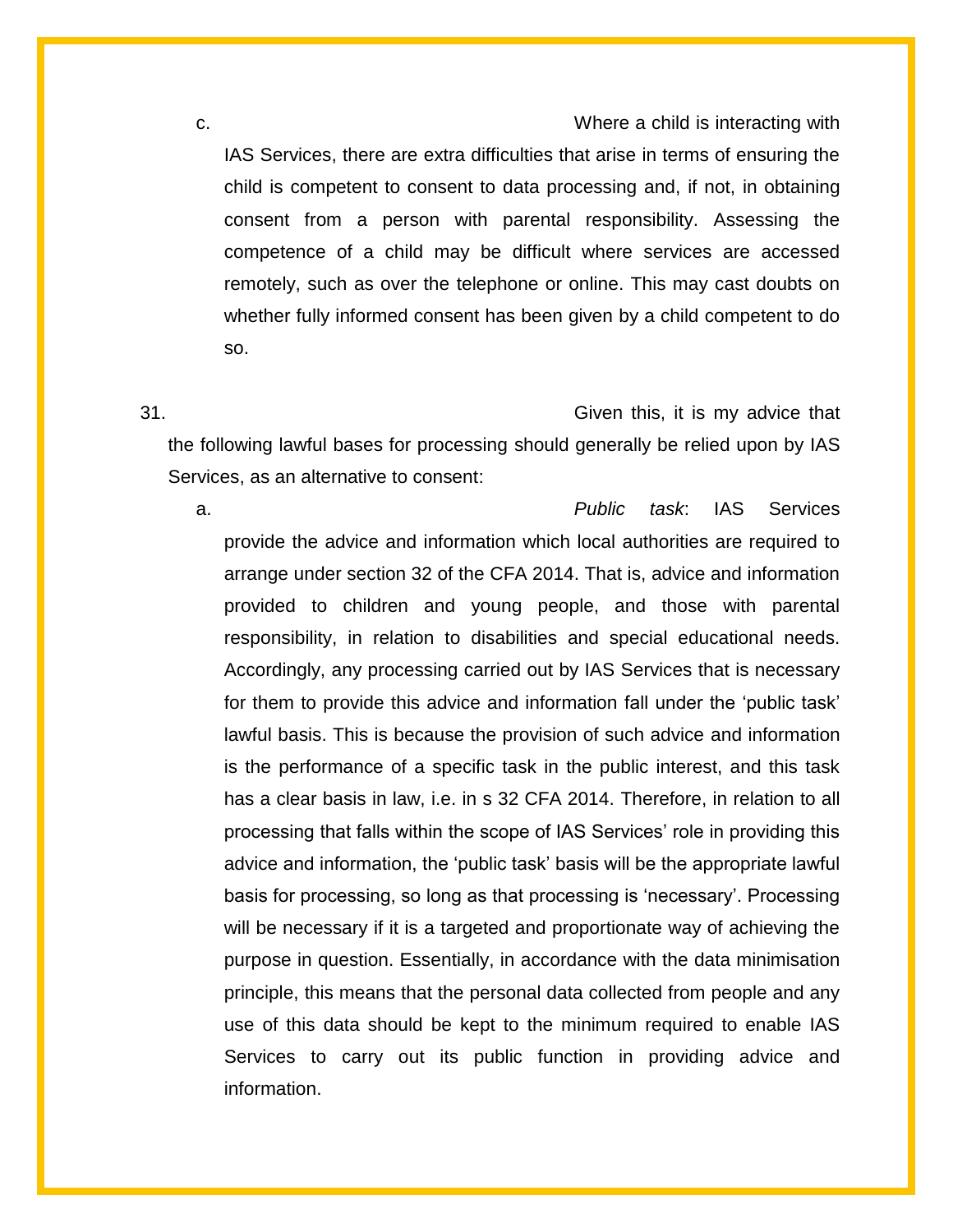# b. *Legitimate interests*: IAS

Services may also carry out some functions that fall outside the scope of their public function in providing advice and information. To the extent that this is the case, the 'public task' basis cannot be relied upon in relation to these additional functions. Instead, the appropriate basis will be 'legitimate interests'. In relation to each function in question, it will be necessary for IAS Services to identify the legitimate interest being pursued in collecting and processing personal data, to consider whether this collection and processing is necessary to achieve the legitimate interest, and then to balance the rights of the data subjects in question against the controller's interests in processing the data. Extra care must be taken in this context when it comes to considering children's data. It is advisable in this regard that ISA Services carry out a DPIA, which will ensure they can demonstrate compliance with the GDPR. Alternatively, IAS Services may choose to limit their services strictly to those which fall within the remit of s 32 CFA 2014, so that they can rely exclusively on the 'public task' lawful basis.

32. Without further information on

the additional functions which IAS Services carries out, it is not possible to give specific advice as to what processing may or may not be justified on the 'legitimate interests' basis. As a next step, if an IAS Service wishes to go beyond the tasks linked to s 32 CFA 2014, further analysis will required to determine whether the 'legitimate interests' basis will apply to those additional tasks. It is likely that this lawful basis for processing will be adequate to cover all of the processing that IAS Services carries out. However, if this is not the case, IAS Services may need, in some narrow circumstances, to fall back on the less-thanideal basis of consent.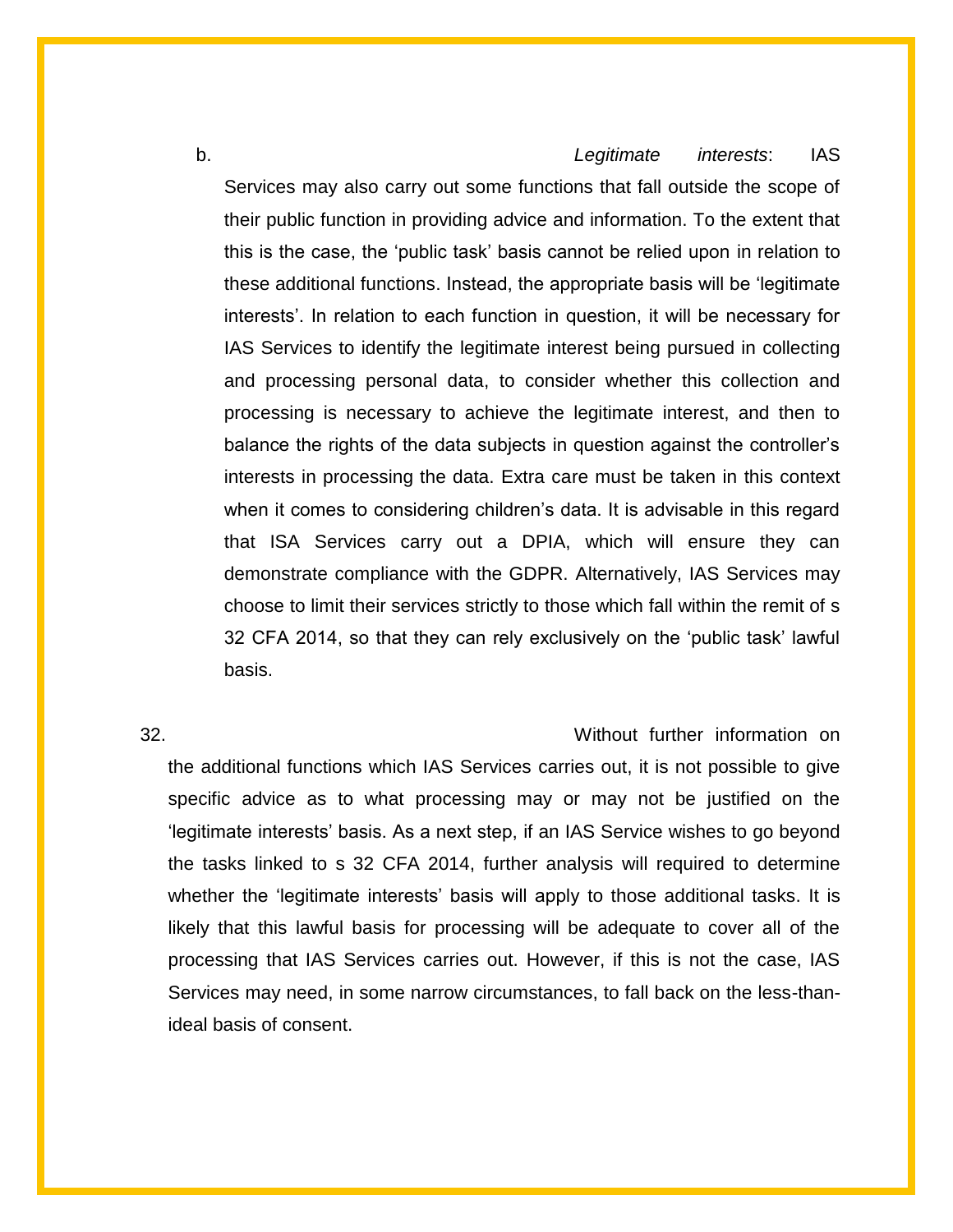# 33. However, in relation to data

processing by IAS Services, this is not the end of the inquiry. Given the nature of IAS Services' work, it is highly likely that personal data that is processed will include 'data concerning health', for instance in relation to an individual's disability. This is 'special category' data and, as such, an additional condition must be satisfied before this data can be lawfully processed. For the reasons given above, if possible, it is best for IAS Services to avoid reliance on explicit consent as a basis for processing data concerning health.

# 34. Instead I would advise that IAS

Services rely, where possible, on the 'statutory and government purpose' additional condition. This provides that processing of special category data will be lawful where the processing is (i) necessary for the exercise of a function conferred on a person by an enactment and is (ii) necessary for reasons of substantial public interest. This will apply to processing of health data where this is necessary for the provision of advice and information, as required under s 32 CFA 2014. This is because the provision of advice and information to individuals in relation to disability and special educational needs is a 'substantial public interest'. Reliance on this condition for processing data concerning health is subject to the familiar limitation that the processing must be kept to the minimum necessary for IAS Services to carry out its public function.

35. There however a potential problem with 'Statutory and government purpose' where the IAS Service in a particular area is provided by an independent charity or other body, rather than the local authority itself. In that situation, the 'function' of providing advice and information is not, strictly speaking, conferred on that IAS Service by an enactment, as the duty applies to the relevant local authority. However in my view, considering the language of the legislation (which refers to functions conferred on 'a person'), it is likely to be sufficient that the function is conferred on the local authority (which is a legal 'person') and that processing by the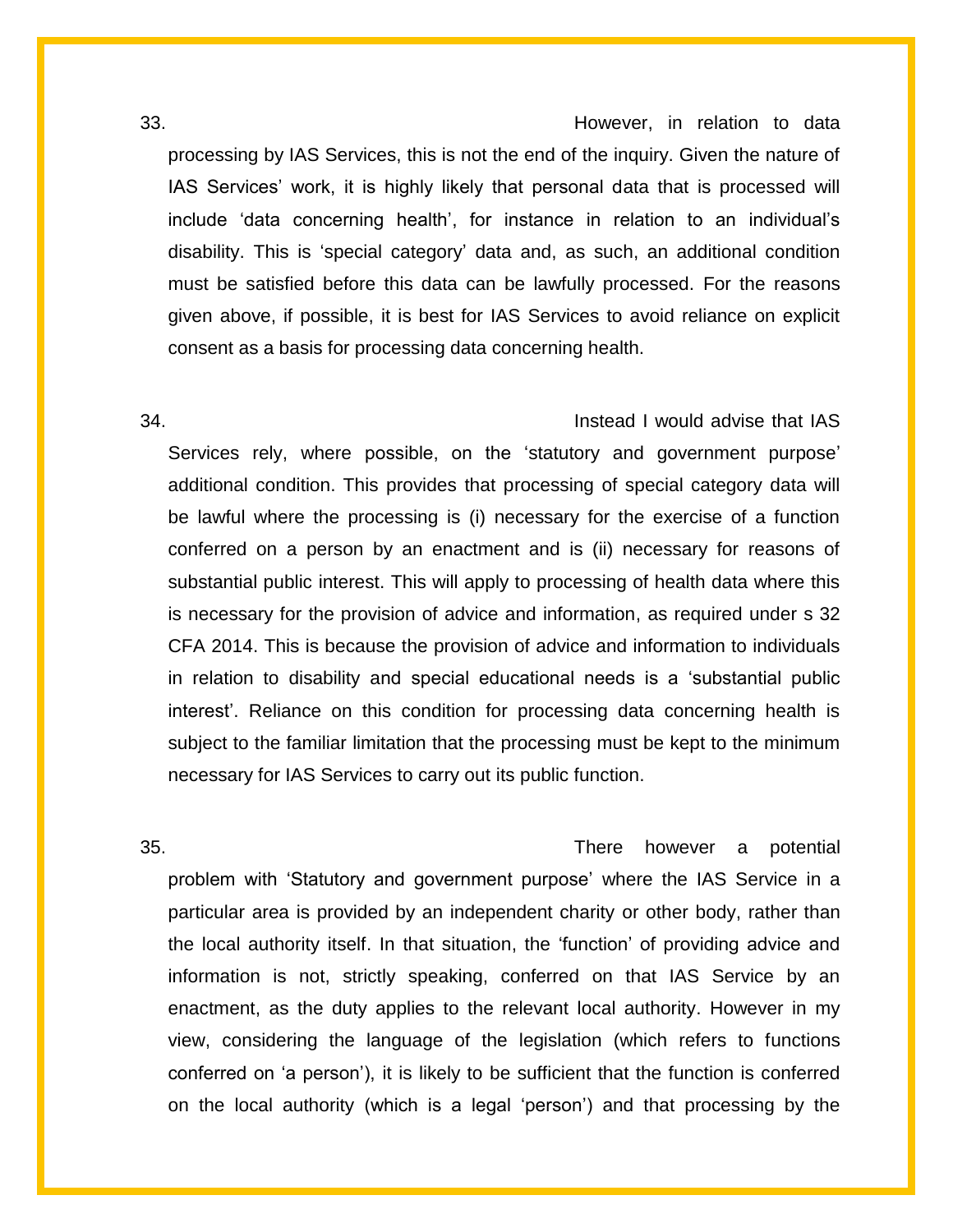external IAS Service is necessary for the exercise of that function. However external IAS Services should seek specific advice on this question, and if they are not satisfied that this interpretation of the 'Statutory and government purpose' additional condition is correct, they will need to rely on one of the other additional conditions.

36. Where 'Statutory and government purpose' is not available, reliance might instead be placed on one of the following conditions, but each has its potential difficulties:

a. *Support for individuals with a particular disability or medical condition:* This condition potentially applies to IAS Services, because they are not-for-profit bodies providing support to individuals with a particular disability. The condition will apply to individuals who contact IAS Services who themselves have a disability, or who are a relative or carer of such an individual. However, for the condition to apply, further requirements must be met. The processing of health data must be necessary for the purposes of raising awareness of the disability or providing support to individuals with the disability or their relatives or carers. The individual whose data is being processed must be (or have been) a member of the not-for-profit body in question. Finally, it must be the case that the processing cannot reasonably be carried out without consent. Accordingly, there may be difficulties relying on this condition because (i) as I understand the position, IAS Services are not membership organisations such that the requirement the data subject be a member cannot be met<sup>8</sup>; and (ii) it is unlikely to be the case that IAS Services 'cannot reasonably be expected to obtain consent' in providing their services.

 $\overline{a}$ 

b. *Consent:* Given the difficulties with relying on the above condition, it is very likely that where 'Statutory or

<sup>&</sup>lt;sup>8</sup> Although it may be that some people will have been members of a charity who provide a particular IAS Service, this will not be the case for everyone who needs to access the services.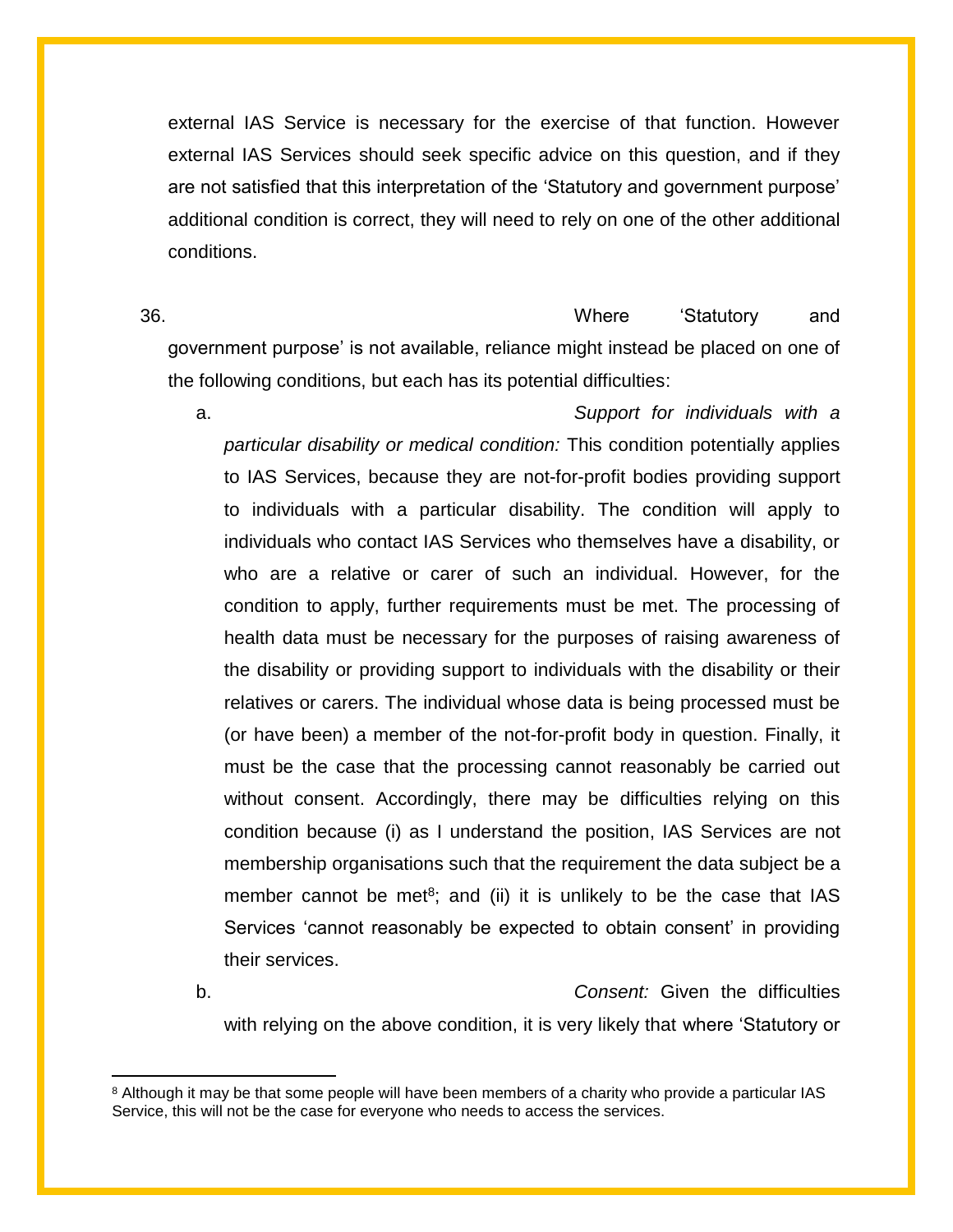government purpose' is not available then 'explicit consent' to processing will be required. Extreme care will need to be taken in obtaining consent from individuals, particularly children.

37. Accordingly, my preliminary advice in relation to gaining consent to deliver services over the phone or in other circumstances where gaining written consent is difficult, such as virtually, is that consent is unlikely to be necessary or appropriate. Instead, IAS Services should rely on the 'public task' and 'legitimate interests' bases for processing personal data, and the 'statutory and government purpose' condition for processing special category personal data, in particular health data. This means that it would not be necessary or appropriate for an IAS Service to require written (or any) consent to be provided before starting to work with a child, young person or parent.

38. There may, nevertheless, be instances where processing of special category personal data is necessary in order for IAS Services to carry out one of their functions, and this function is outside the scope of their public function under s 32 CFA 2014.<sup>9</sup> If this is the case, then further advice will be necessary on how consent should be obtained in these circumstances, which I would of course be happy to provide. I have not addressed the statutory provisions and guidance in relation to consent and explicit consent at this stage, to avoid lengthening this already lengthy advice still further.

#### *Events where delivering presentations or training*

 $\overline{\phantom{a}}$ 

39. The first question that is relevant when considering events is whether any 'personal data' is in fact being

<sup>9</sup> Or potentially because the IAS Service is provided by an external organisation, although for the reasons set out above I consider that the 'Statutory and government purpose' additional condition is likely to still be available to external IAS Services.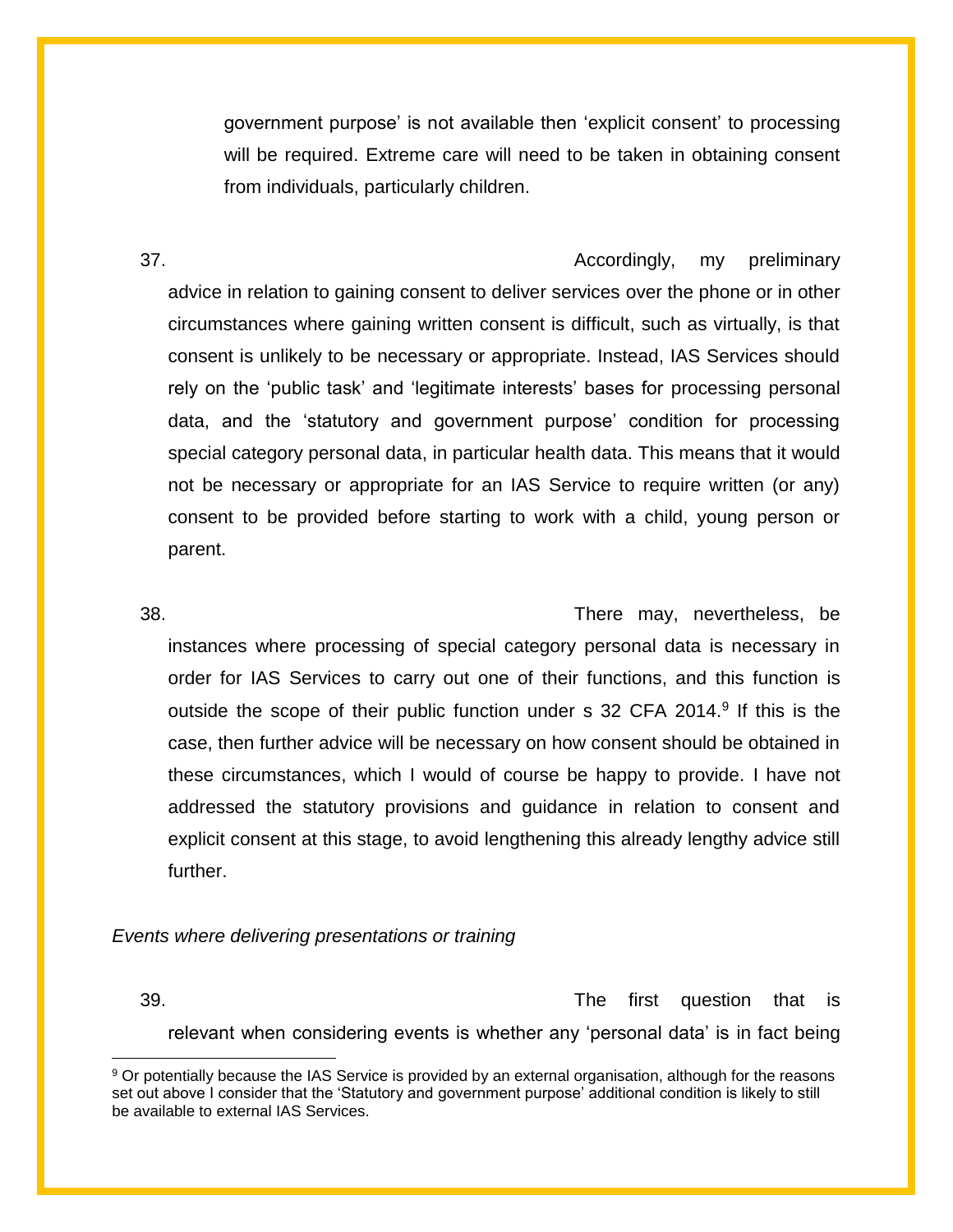collected or processed by IAS Services. If IAS Services do not keep a record of who has attended an event, which identifies individuals, then the data protection regime does not apply at all. There will, thus, be no need to consider consent or any other basis for processing personal data.

40. If IAS Services do record the names of people who attend an event or, for example, further personal details such as their email address, then there will be 'personal data' that is collected and processed. As above, the most appropriate lawful basis for this processing is likely to be the 'public task' basis if the provision of training falls within the scope of IAS Services providing advice and information under s 32 CFA. If it does not, then the 'legitimate interests' basis may be available. It is unlikely that, in running an event, IAS Services will be collecting and processing data concerning health – indeed I would advise that such data should not be collected unless strictly necessary. Accordingly, there will be no need to satisfy an additional condition in order for data processing to be lawful.

41. Therefore, my advice is that it is not necessary to gain consent to deliver presentations or trainings, even if the personal data of attendees is collected and processed by IAS Services. However, if personal data is collected then a Privacy Notice should be brought to the attendees' attention.

# *How should services record consent?*

42. For the reasons set out above, I advise that IAS Services avoid reliance on consent as a basis for processing personal data as far as this is possible. However, there are still documentation requirements for IAS Services relying on other lawful bases.

43. IAS Services should develop a Privacy Notice, which identifies the identity and contact details of IAS Services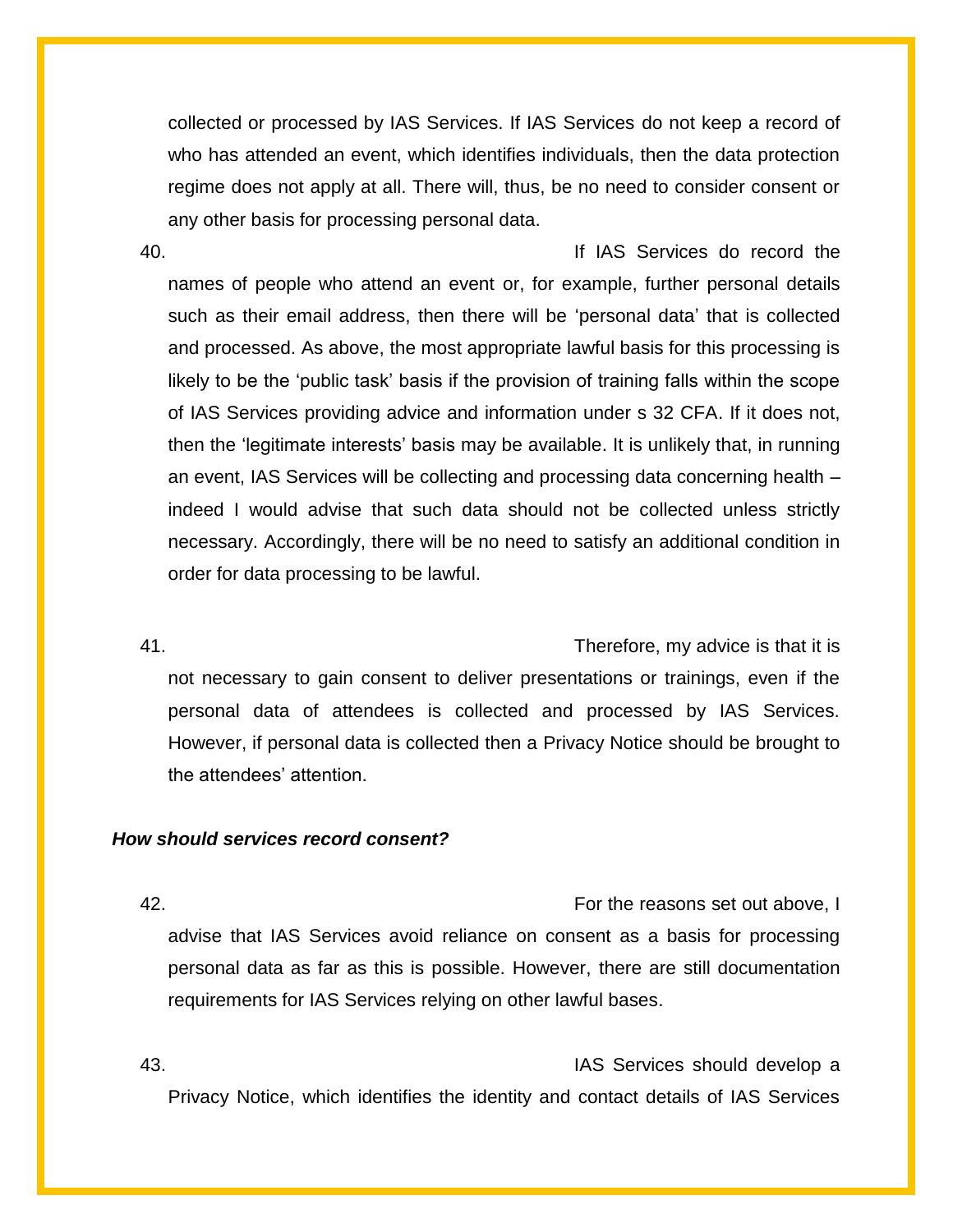(the data controller) and records the categories of data subjects and categories of data that they process. The Privacy Notice should identify the purposes for which the Service processes this data and the lawful bases for processing upon which it relies, including any additional condition relied upon for the processing of special category data such as that concerning health. It should also set out the details of anyone with whom data may be shared, IAS Services' data retention policy and the rights of data subjects (as set out above under 'Information that must be provided to the individual').

44. When interacting with a serviceuser, whether this be in person, over the phone or online, their attention should be drawn to this Privacy Notice. This can be done, for example, by providing a link to the Privacy Notice that is posted online by IAS Services, or by sending a follow-up email that sets out the Privacy Notice therein. A hard-copy of the Privacy Notice might also be provided. Where the service user is a child, a Privacy Notice that is accessible to them should be used.

# *How should services manage the need for volunteers to make records on case recording systems?*

45. The GDPR sets out what can be referred to as the 'security principle'. This is that personal data must be processed in a manner that ensures appropriate security, including protection against unauthorised or unlawful processing and accidental loss, destruction or damage, using appropriate technical or organisational measures: art 5(1)(f) GDPR.

46. Further, art 32(1) GDPR

provides:

Taking into account the state of the art, the costs of implementation and the nature, scope, context and purposes of processing as well as the risk of varying likelihood and severity for the rights and freedoms of natural persons, the controller and the processor shall implement appropriate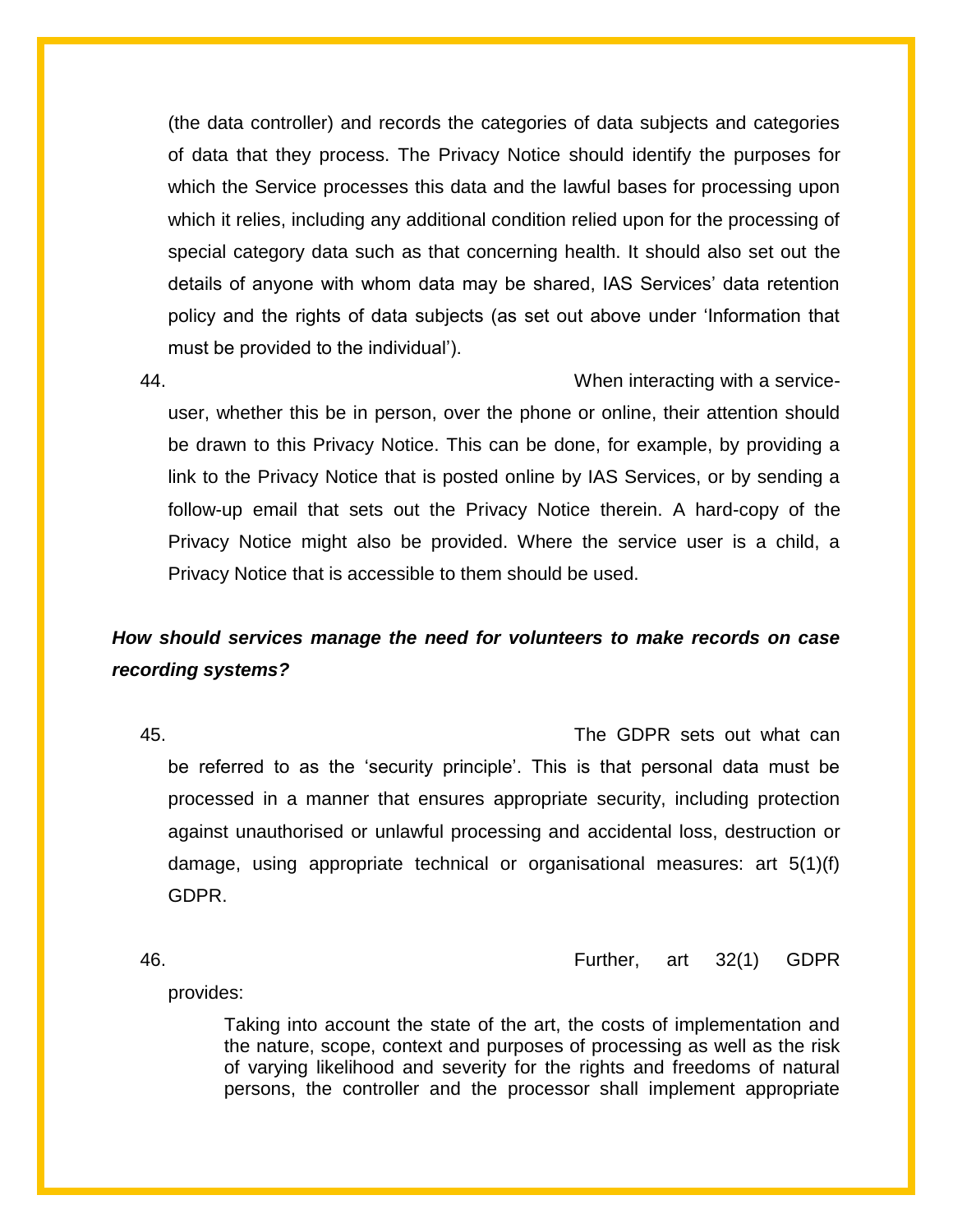technical and organisational measures to ensure a level of security appropriate to the risk.

47. The security principle goes beyond the way information is stored and transmitted. It includes the security measures in place to ensure that the data can be accessed, altered, disclosed or deleted only by those who have authorisation to do so, and that those people only act within the scope of the authority they have been given: Guide to the GDPR, p 228.

48. The GDPR requires a level of security that is 'appropriate' to the risks presented by the specific processing in question, while also taking into account the current state of technology and the costs of implementing measures: Guide to the GDPR, p 228. IAS Services will be dealing with personal data, including data concerning health, that is likely to be very sensitive. Security measures taken should, accordingly, reflect the sensitivity of this data.

| 49. |                                              | Factors to consider include:                              |
|-----|----------------------------------------------|-----------------------------------------------------------|
| a.  |                                              | the quality of doors and locks                            |
|     | and the protection of your premises,         |                                                           |
| b.  |                                              | how you control access to your                            |
|     | premises and how visitors are supervised,    |                                                           |
| C.  |                                              | how you dispose of paper and                              |
|     | electronic waste,                            |                                                           |
| d.  |                                              | devices.<br>keep<br>$\overline{\mathsf{I}}$<br>how<br>you |
|     | including mobile devices, physically secure, |                                                           |
| е.  |                                              | the security of your network and                          |
|     | information systems,                         |                                                           |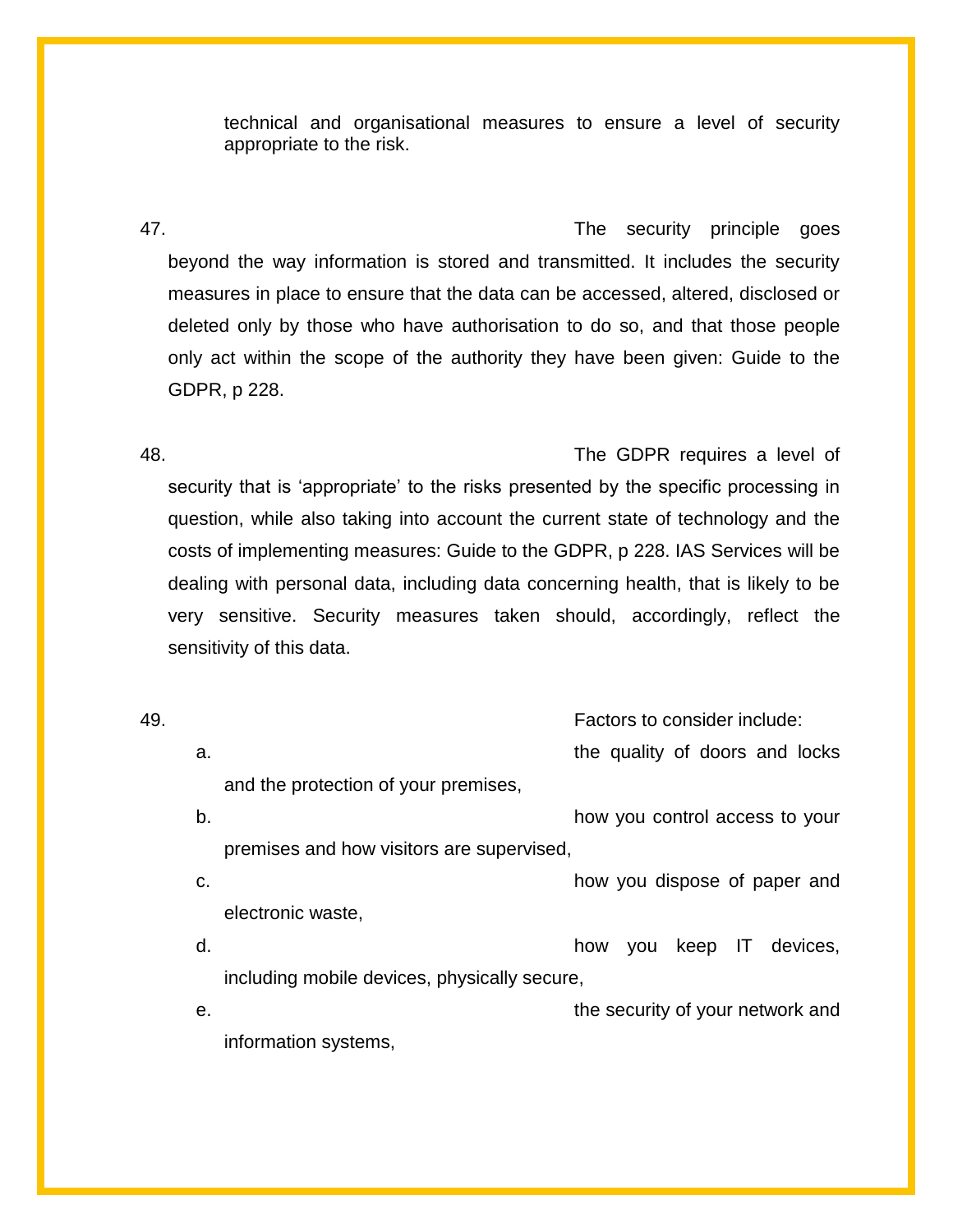f. the security of the data you hold within your system, e.g. ensuring appropriate access controls are in place and that data is held securely,

g. The security of your website or any other online service or application you use, and

h. device security, including policies on how those who bring their own devices to work access and manage data: Guide to the GDPR, p 230.

50. The GDPR requires you to ensure that anyone acting under your authority with access to personal data does not process the data unless you have instructed them to do so. It is therefore vital that your staff and volunteers understand the importance of protecting personal data, are familiar with your security policy and put its procedures into practice. You should provide appropriate initial and refresher training, including:

a. your responsibilities as a data controller under the GDPR,

b. staff responsibilities for protecting personal data, and

c. any restrictions you place on the personal use of your systems by staff: Guide to the GDPR, p 236.

51.Accordingly, while it is beyond my expertise to advise on particular technological solutions that might be deployed by IAS Services, I can advise the following:

a. IAS Services have clear policies in place in terms of how volunteers access IAS Services' physical workplaces and infrastructure. These policies take into account the need to protect against access by unauthorised persons or at times when a person is not permitted to be there.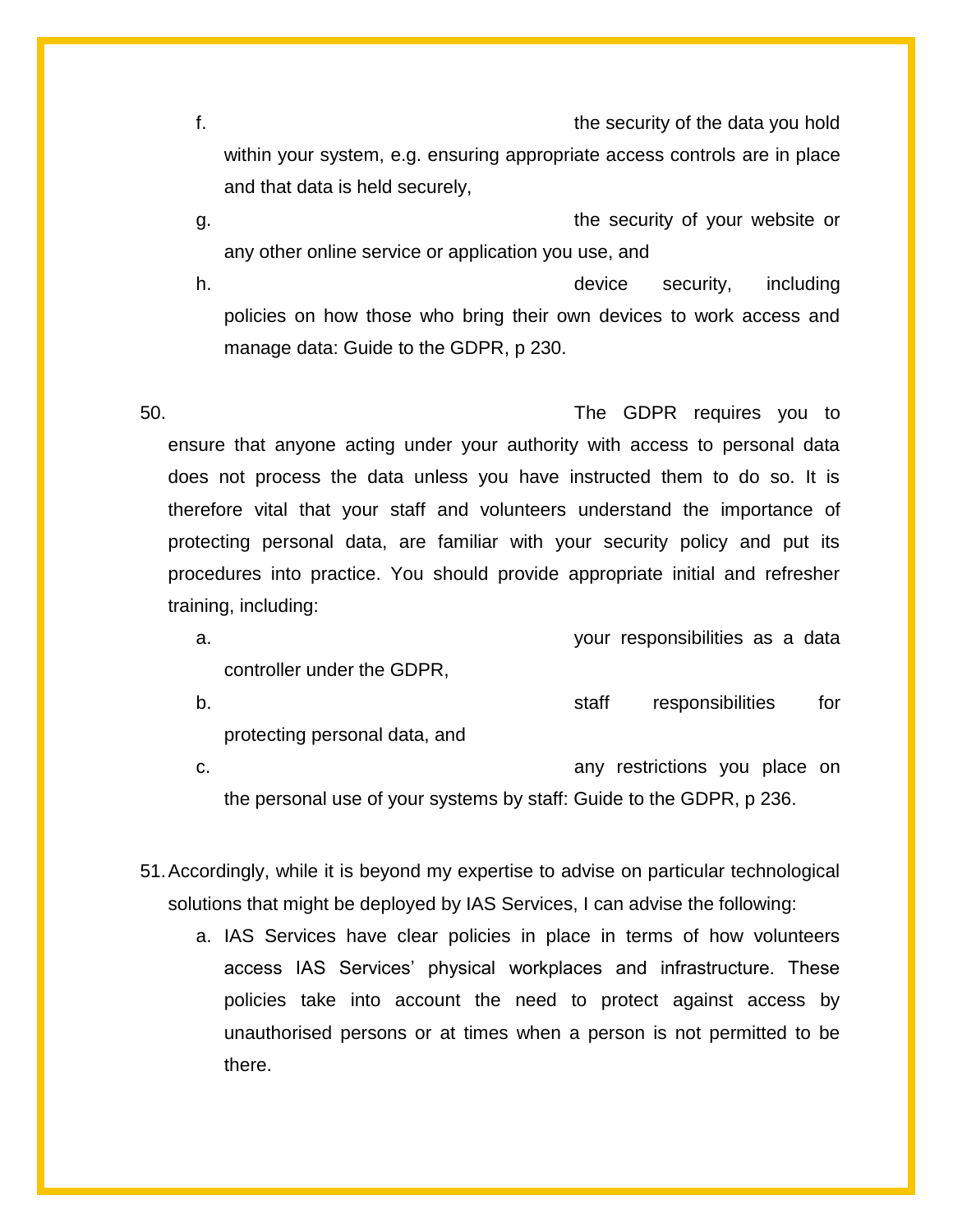- b. If volunteers access any IAS Services' databases remotely, that consideration be given to the security arrangements surrounding this online platform.
- c. That volunteers should be provided training which covers GDPR requirements and their obligations concerning personal data. It should be made clear what limits there are on the personal data they should collect and add to the database, and what information they can and cannot access on the database. Technological solutions might be explored, that could prevent access to certain data by people with a volunteer logon.
- d. The volunteers should enter a contract with IAS Services which confirms they will comply with GDPR requirements (and/or any data protection policy developed by IAS Services), that they will only act in accordance with instructions in processing personal data, that they are bound by a duty of confidentiality in relation to the personal data they access at IAS Services, and they will not copy or remove any personal data from IAS Services.

### *When can confidentiality be breached with regards to safeguarding?*

52. There are two distinct issues that arise in the safeguarding context. The first is whether a duty of confidentiality can be breached in order to share information. This is governed by the common law of breach of confidence and is unaffected by the GDPR and DPA 2018. The second is whether the processing of personal data involved in sharing information, for safeguarding purposes, is compliant with the data protection regime. My advice will focus on the latter, which I take to be the thrust of the question here.

53. The Department of Education has issued guidance entitled '*Information sharing: advice for practitioners providing safeguarding services*' (July 2018). Its content provides a useful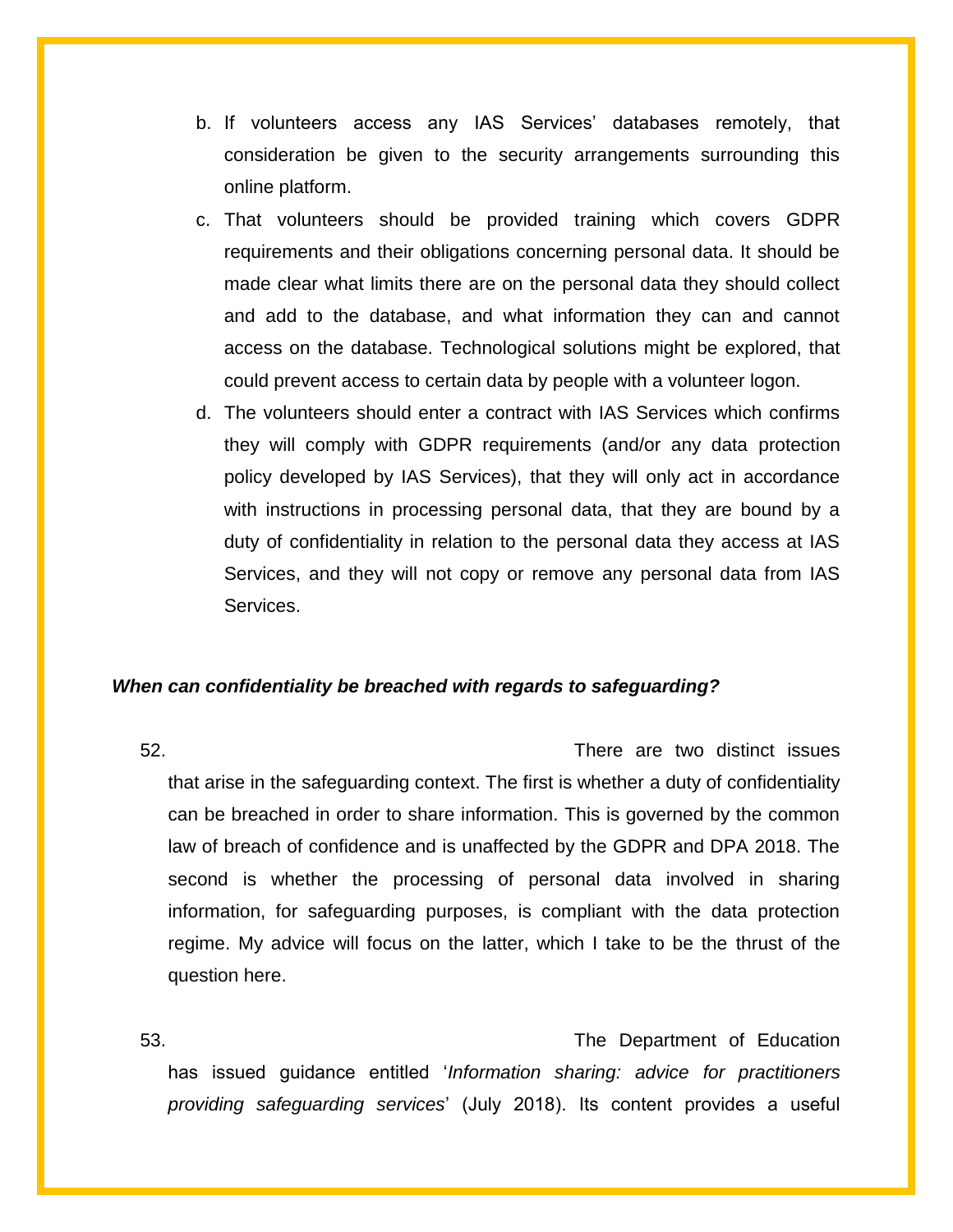summary of relevant data protection considerations, which are equally applicable in IAS Services' context. It emphasises that the GDPR and DPA 2018 are not barriers to justified information sharing but provide a framework to ensure personal data is shared appropriately: Information Sharing, p 4.

54. The guidance suggests that, where possible, information sharing should occur with the consent of the data subject. However, it recognises that it may not be possible or appropriate to rely on consent in all circumstances, such as where the safety of an individual is at risk. In these circumstances, other lawful bases for data processing can apply: Information Sharing, p 4. Given my above advice as to the difficulties of IAS Services relying on consent, I will focus on other lawful bases on which information could be shared for safeguarding purposes. Nevertheless, I advise that IAS Services should include in their Privacy Notice details of when data may be shared and with whom, and that this Privacy Notice should be drawn to the attention of service users. IAS Services should also ensure they have in place clear processes and principles for sharing information internally and with other organisations as necessary.

55. The processing (including the sharing) of personal data must be on a lawful basis. As above, I advise that the most appropriate bases for IAS Services to rely upon are the 'public task' basis and (if 'public task' is unavailable) the 'legitimate interests' basis:

a. *Public task:* Where an IAS Service is provided by a local authority itself, it will be subject to the duty under section 11 of the Children Act 2004 ('CA 2004') to ensure its functions are discharged having regard to the need to safeguard and promote the welfare of children. Where the local authority arranges for someone else to provide the local IAS Service, the local authority must make arrangements to ensure that this service is provided having regard to the need to safeguard and promote the welfare of children: s 11(2)(b)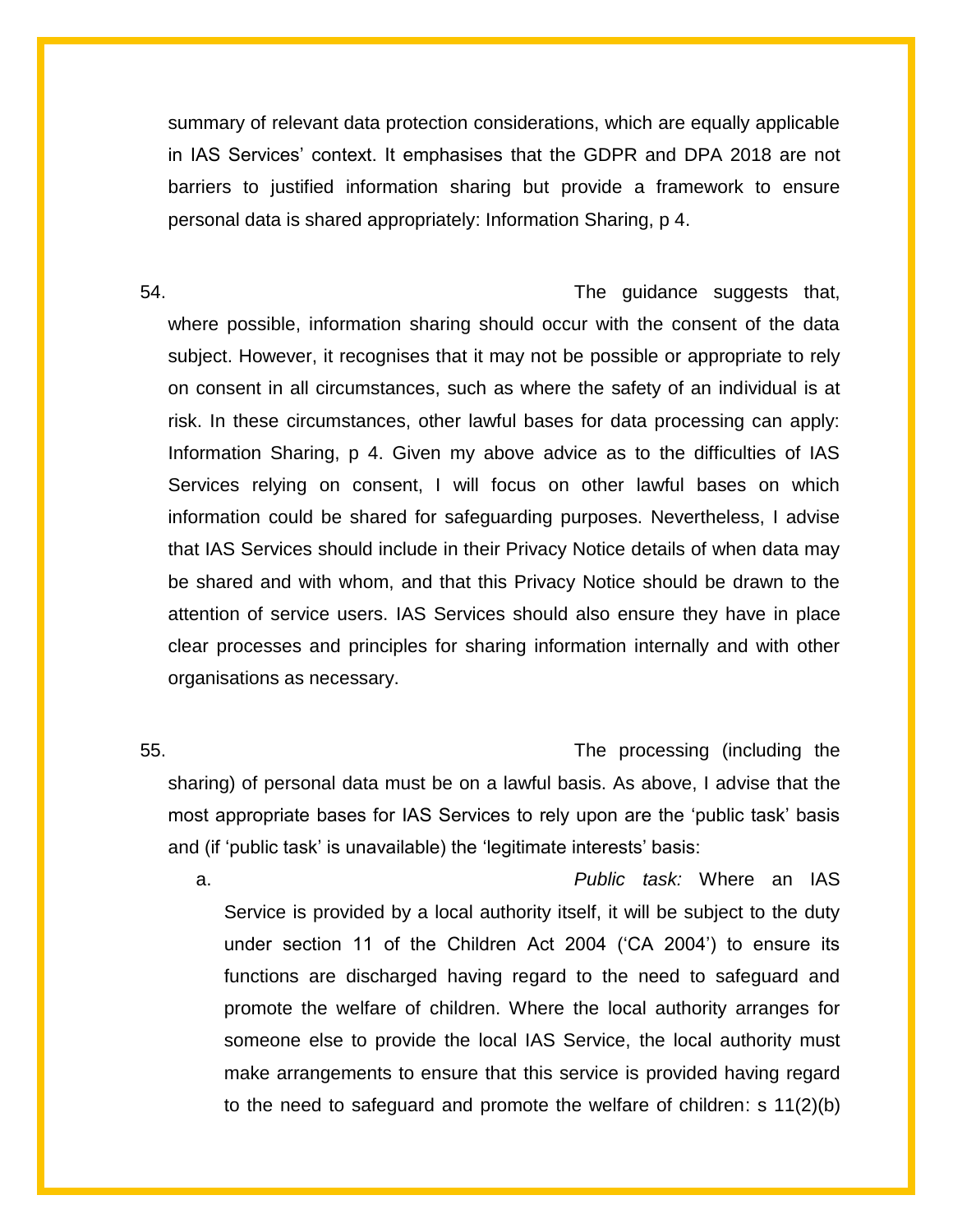CA 2004. Accordingly, where it is necessary for an IAS Service to share information for safeguarding reasons, it is very likely to fall within the public task basis for processing. This is because the local authority, or the independent IAS Service, have a function set out in law (the provision of advice and information under s 32 CFA 2014) which must be discharged having regard to the need to safeguard children (s 11 CA 2004) and the safeguarding of children is in the public interest.

# b. *Legitimate interests*: As above, to the extent that IAS Services carry out functions that fall outside the scope of the provision of advice and information in accordance with s 32 CFA 2014, then any data processing related to these functions, including data sharing for safeguarding purposes, should be carried out on the legitimate interests basis. Safeguarding is clearly a legitimate interest. It will be necessary, on a case-by-case basis, to determine whether the interest in safeguarding outweighs the data subject's interests, rights and

freedoms. It is to be expected that in many cases safeguarding will outweigh the data subject's interests so that information can be lawfully shared.

56. Where the data to be shared for safeguarding purposes includes special category data, such as data concerning health, then an additional condition must be met for data sharing to be lawful. Where explicit consent can be obtained, this will suffice. Nevertheless, as above, there are potential difficulties with IAS Services relying on consent and, in the safeguarding context, this may be particularly problematic. Accordingly, it is most likely to be appropriate to rely on one of the following conditions for processing special category data:

a. *Statutory and government purpose:* Where the safeguarding issues arises in the context of IAS Services carrying out the public function of providing advice and information in accordance with s 32 CFA 2014, this condition can be relied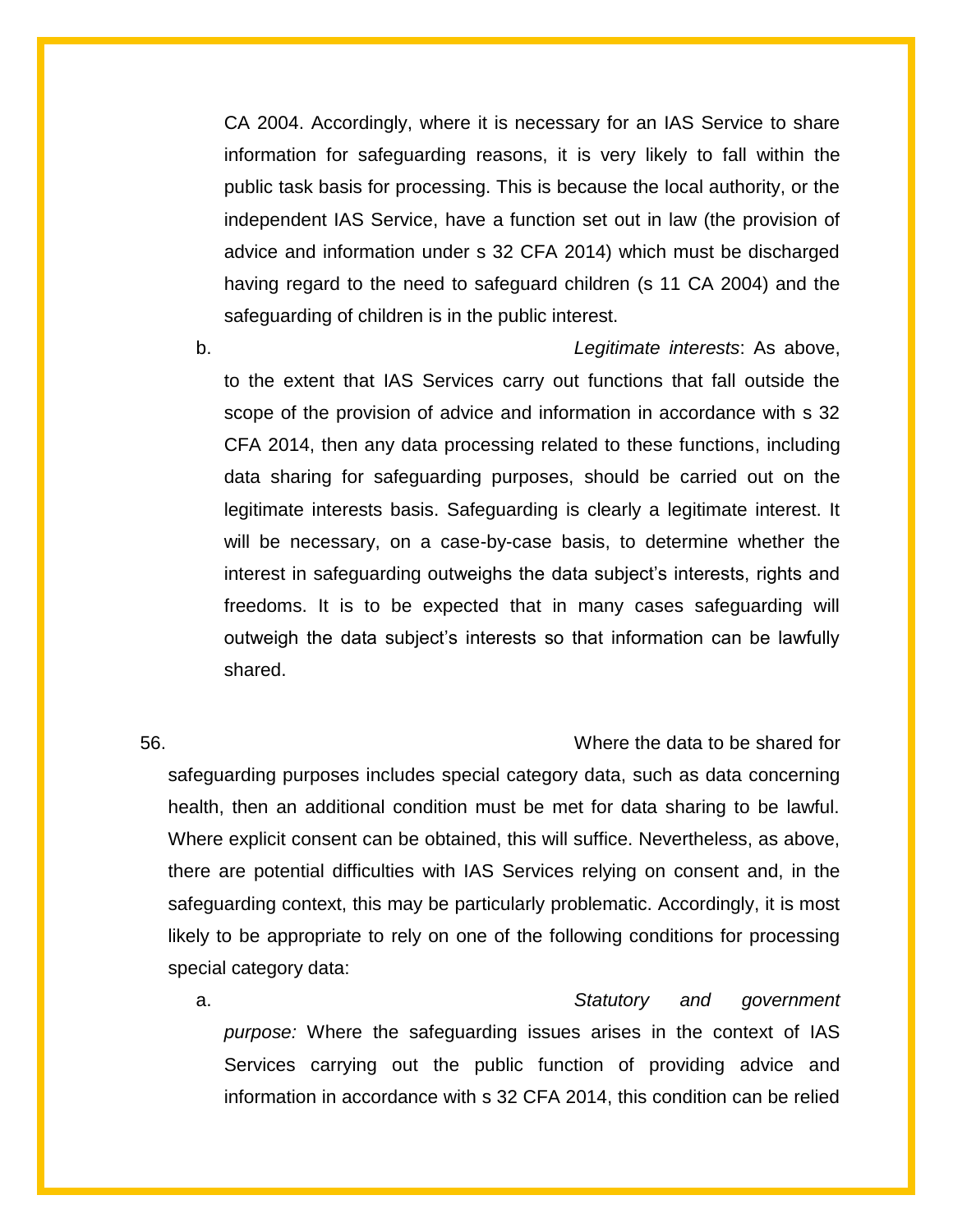upon. This is clearly the case in my view for in-house services and is likely to be the case for external services, although as above external IAS Services may wish to seek specific advice on this point. The processing of data is necessary for the exercise of a function conferred on a person by an enactment and for reasons of substantial public interest, namely safeguarding. This will be the simplest condition to rely upon as it neither requires consent nor that consent cannot reasonably be obtained. Accordingly, I advise it should be relied upon wherever possible.

# b. *Safeguarding of children and*

*individuals at risk:* As set out above, this condition applies where (i) the processing is necessary for the purposes of protecting an individual from neglect or physical, mental or emotional harm, (ii) the individual is under 18, or over 18 and 'at risk', (iii) the processing is carried out without consent because, in the circumstances, consent to the processing cannot be given by the data subject, the controller cannot reasonably be expected to obtain the consent of the data subject, or obtaining consent would prejudice the provision of protection, and (iv) the processing is necessary for reasons of substantial public interest.

# c. *Safeguarding of economic well-*

*being of certain individuals:* This condition applies where the processing (i) is necessary for the purposes of protecting the economic well-being of an 'individual at economic risk' who is aged 18 or over, (ii) is carried out without consent because, in the circumstances, consent to the processing cannot be given by the data subject, the controller cannot reasonably be expected to obtain the consent of the data subject, or obtaining consent would prejudice the provision of protection, and (iii) is necessary for reasons of substantial public interest. For these purposes, an 'individual at economic risk' means an individual who is less able to protect his or her economic well-being by reason of physical or mental injury, illness or disability. However although this condition is available, the previous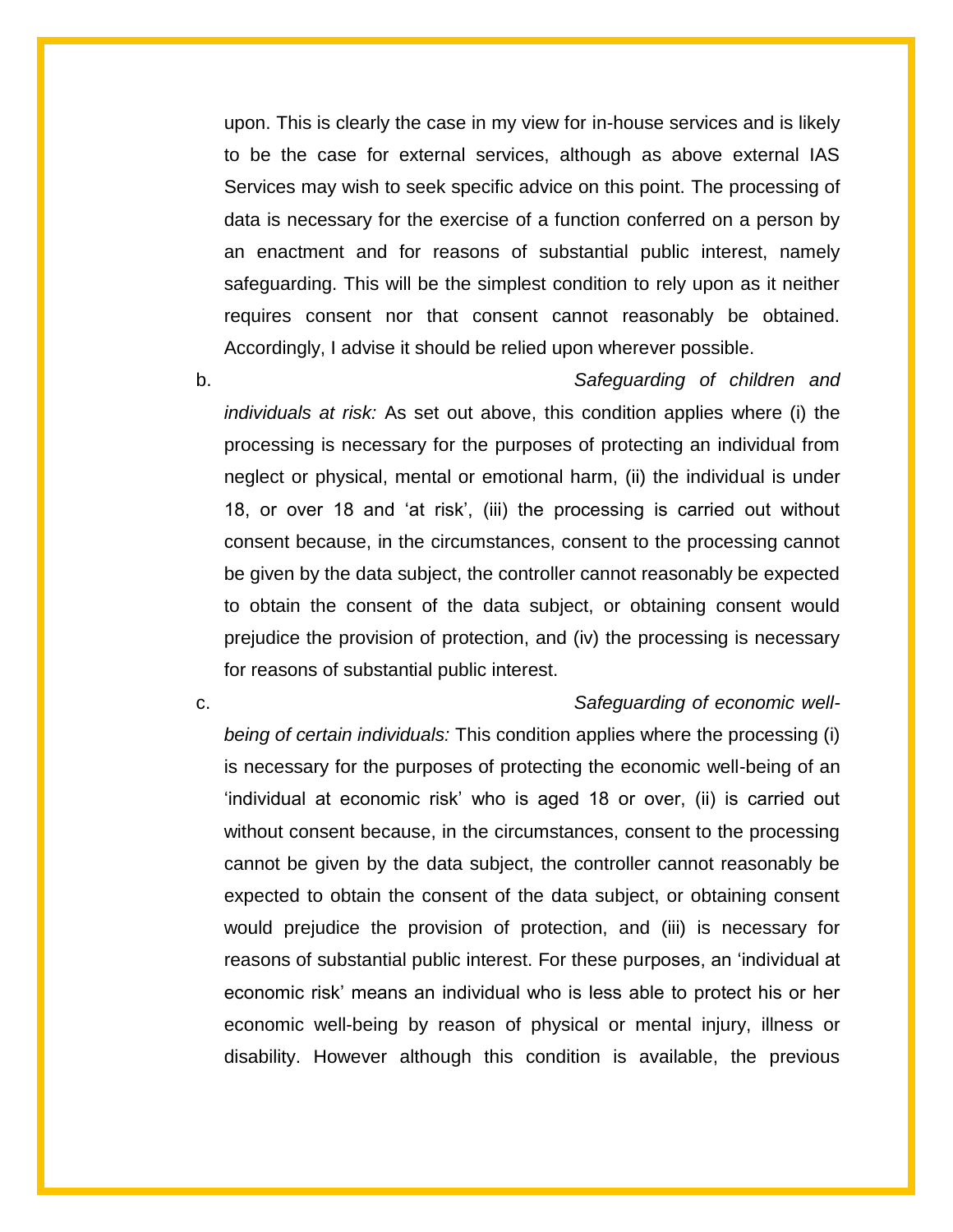condition is more likely to be applicable to information sharing in the safeguarding context by IAS Services.

57. Regardless of the basis for sharing information that is relied upon, the sharing should be necessary, proportionate, relevant, adequate, accurate, timely and secure. That is, the data controller must ensure the information shared is necessary for the purpose for which it is shared, is shared only with those individuals who need to have it, is accurate and up-to-date, is shared in a timely fashion and is shared securely. Further, the data controller should keep a record of their decision to share data (or not to share data) and their reasons for it, including the legal basis and conditions upon which they rely: Information Sharing, p 4. It is particularly important that the data sharing is proportionate to the safeguarding concerns, given that sharing personal data in the safeguarding context is very likely to interfere with the individual's rights under Article 8(1) ECHR, and so must be proportionate in order to be justified under Article 8(2). In the final analysis, this means that the decision must strike a 'fair balance' between the individual's rights and the wider public interest in ensuring effective safeguarding of children and vulnerable adults.

# *How long should services keep files/records for?*

58. The GDPR provides that personal data should be kept for no longer than is necessary for the purposes for which the data is processed. It does not stipulate particular timeframes for retention. A number of factors will be relevant to determining the appropriate period of retention, including:

a. The normal frequency with which those accessing advice and information contact IAS Services again, such that keeping a record of prior contact is necessary to provide a good service.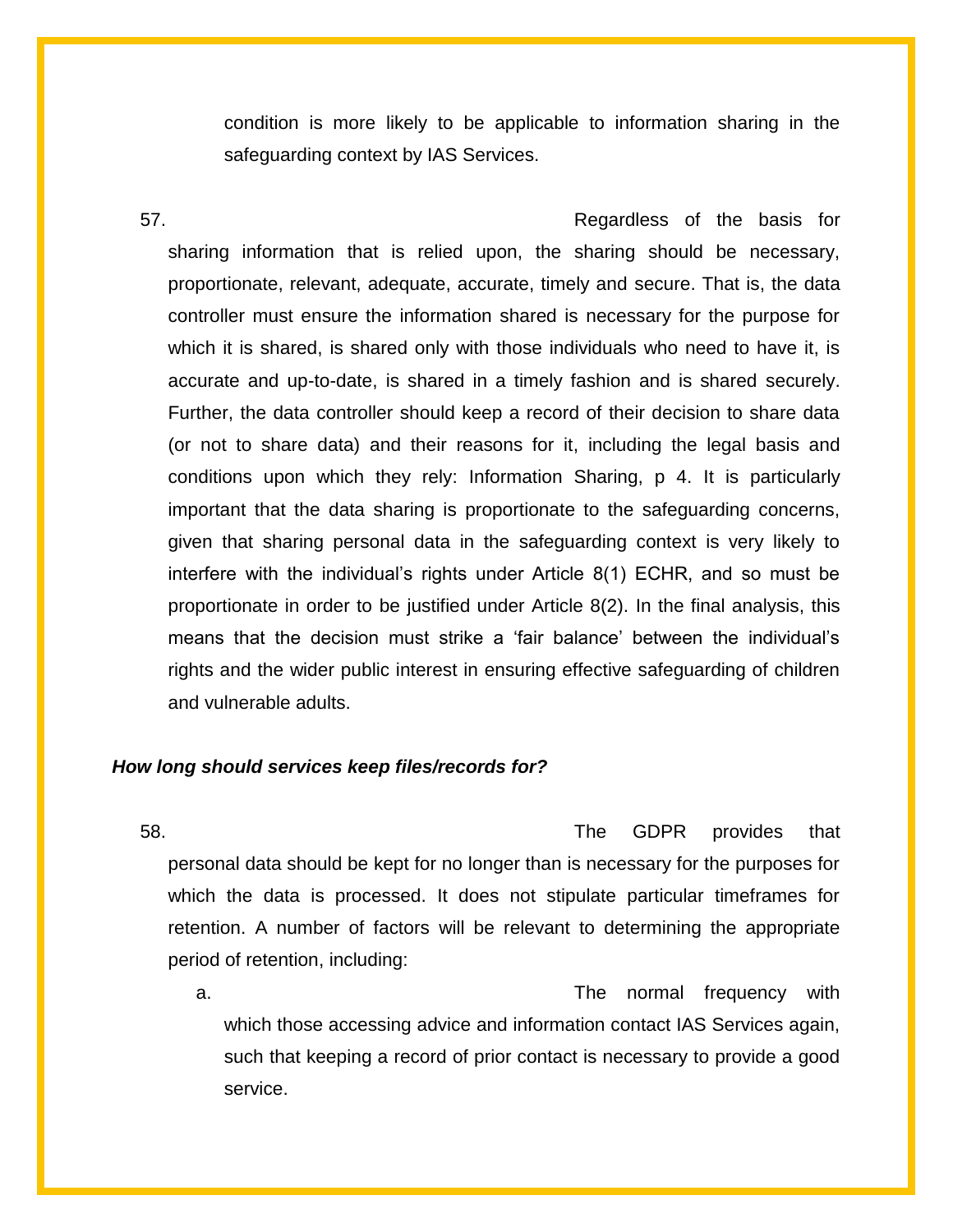b. Any potential legal liability of IAS Services. It may be necessary to keep records as to advice given until the limitation period for any potential claim has passed.

c. **Constructed** contracts and a constructed a construction of the metal of the metal of the metal of the metal of the metal of the metal of the metal of the metal of the metal of the metal of the metal of the metal of the whether identifiable personal data or anonymised, for statistical or internal audit purposes.

d. **Any other reasons why IAS** Services might wish to store the personal data of those who access their services.

59. Having regard to (i) the need or IAS Services to retain information to support any safeguarding enquiries, and (ii) the general limitation period for legal claims which may be brought against IAS Services, it seems to me that in very broad terms retaining information for six years would be compliant with the GDPR. However this can only be very general yardstick, and consideration should be given to whether a longer or shorter retention period is appropriate for any particular data or categories of data. Furthermore if information is received in (for example) 2020 which gives rise to a degree of concern as to the child's welfare, and then further information is received in 2024 which adds to the concern, it may be necessary to retain the original 2020 information beyond 20026, so that it is available if more serious safeguarding concerns arise in (again for example 2028).

60. IAS Services should also have regard to the data retention policies of their wider local authority or host organisation, albeit that it is important that data retention is justified by reference to the specific data in question, not generalised approaches.

# **CONCLUSION**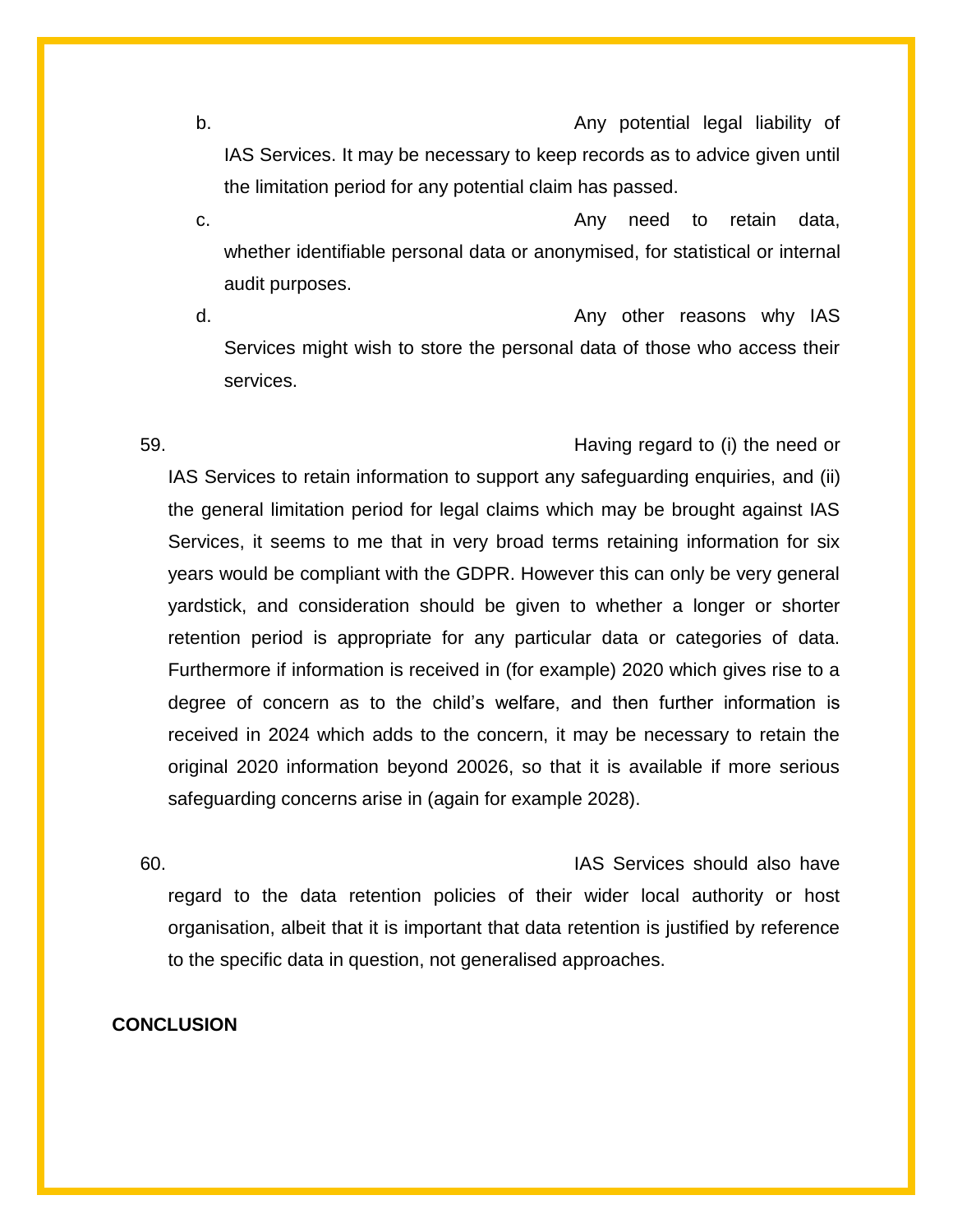61. I therefore advise in response

to the specific questions posed by IASSN that:

a. Consent should not be relied upon by IAS Services as the lawful basis on which they process personal data, unless this is strictly necessary. As such generally IAS Services should not seek written (or any) consent before starting to work with families. There are other lawful bases that IAS Services can rely upon which will ensure that they are compliant with data protection law. Accordingly, IAS Services should adopt a data protection policy and formulate a Privacy Notice that sets out their reliance on the 'public task' and 'legitimate interests' bases for processing, as explained above. Where health data is processed, then this should be relying on the 'statutory and government purpose' condition wherever possible, as explained above. Service users should be directed to the Privacy Notice when their data is collected.

b. In a narrow set of circumstances, it may be necessary for IAS Services to rely on consent in order to process data. However, I would need further information in order to advise whether this will be necessary and, if so, the process that should be followed.

c. **IAS Services should manage** the need for volunteers to make records on case recording systems by ensuring that volunteers are provided data protection training and sign contracts which confirm they will comply with IAS Services' data protection policy, that they will only act in accordance with instructions in processing personal data, that they are bound by a duty of confidentiality in relation to the personal data they access at IAS Services and they will not copy or remove any personal data from IAS Services. Volunteers should be given clear instructions about the data they can and cannot access on databases.